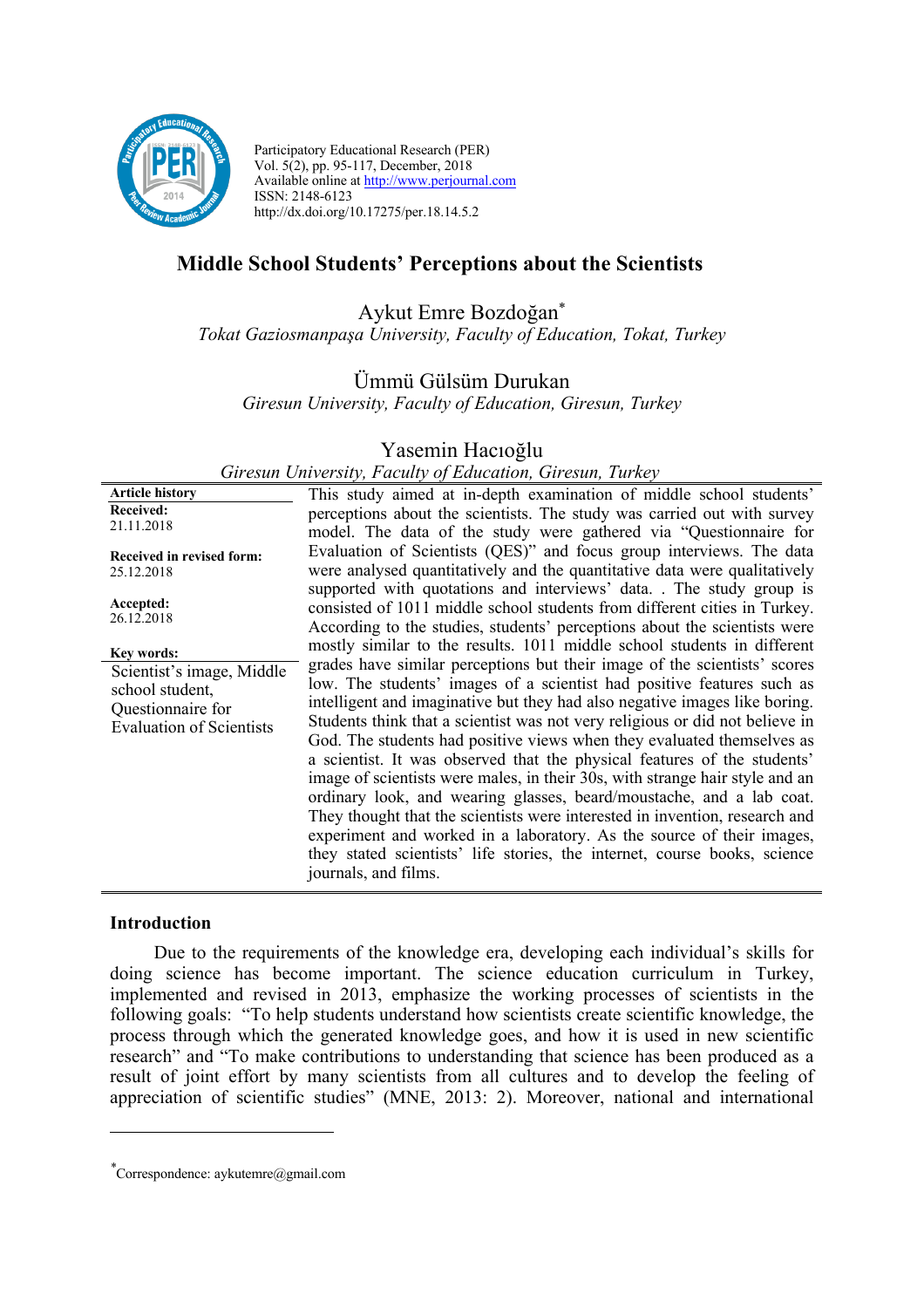science education programs aim to educate scientifically literate individuals and they have adopted inquiry based learning approach (Gormally, Brickman, Hallar & Armstrong, 2009). Based on the inquiry-based approach, students gain scientific process skills used by the scientists during their studies and create knowledge in their minds via learning through experience and thinking like a scientist. This means that students see the world through a scientist's eye, so students should have positive images about scientists (Kaya, Doğan & Öcal, 2008). Individuals' cognitive images and perceptions about scientists have an important effect on their attitudes towards science (Finson, 2002; Kahle, 1989). It was revealed in the studies that science and scientist's images had complex structures and school and textbooks (Ağgül-Yalçın, 2012; Finson, 2002; Karaçam, Aydın & Digilli, 2015; She, 1995; Song & Kim, 1999; Türkmen, 2008), teacher's behaviours and personality (Akcay, 2011; Buldu, 2006; Song & Kim, 1999; Türkmen, 2008), informal activities (Buluş-Kırıkkaya, Bozkurt & İşeri, 2011), television and cartoons/films (Ağgül-Yalçın, 2012; Chambers, 1983; Finson, 2002; Güler & Akman, 2006; Song & Kim, 1999; Türkmen, 2008), the Internet (Ağgül-Yalçın, 2012; Finson, 2002), museum and field trips (Ağgül-Yalçın, 2012; Song & Kim, 1999), scientist's biographies (Ağgül-Yalçın, 2012; Finson, 2002; Song & Kim, 1999), science newspaper/journals/books (Ağgül-Yalçın, 2012; Chambers, 1983; Finson, 2002; Song & Kim, 1999; Türkmen, 2008), culture (Akcay, 2011; Jones, Howe & Rua, 2000) and human relationships (Jones, Howe & Rua, 2000; Song & Kim, 1999; Türkmen, 2008) affected on them. The first attempt to summarize this complex structure, the study conducted by Mead and Metraux's (1957) and they identified the elements of the image of the scientist with their findings, as in the following sentences (a cited in Song and Kim, 1999):

*The scientist is a man who wears a white coat and works in a laboratory. He is elderly or middle aged and wears glasses. He is small, sometimes small and stout, or tall and thin. He may be bald. He may wear a beard, may be unshaven and unkempt. He may be stooped and tired. He is surrounded by equipment: test tubes, bunsen burners, flasks and bottles, a jungle gym of blown glass tubes and weird machines with dials… He spends his days doing experiments. He pours chemicals from one test tube into another. He peers raptly through microscopes. He scans the heavens through a telescope [or a microscope!]. He experiments with plants and animals, cutting them apart, injecting serum into animals.* 

Similarly, Chambers (1983) generalized the children's image of the scientist as follows: *Generally a man who is wearing a white lab coat, unshaven or unkempt, with eye glasses and beard, using computer, microscope, or telescope, symbols of research like scientific instruments and different laboratory equipment, and symbols of knowledge like books/filing cabinets or shelves of books as well as formulae and descriptive verbal expression of the scientist…*

In another study, Newton and Newton (1992) re-classified the drawing's background features as well as children's image of the scientist like his gender, lab coat, glasses, beard and baldness. These include the following:

*…regarding background, there is usually laboratory equipment like experiment tubes related to scientific knowledge and research, living species made up of animals and plants, objects related to space like stars and planets, and technological products such as robots. Background features involving scientific process like observation, measurement, recording and transmitting, and thinking also draw attention…* 

When literature was analysed, it was found that a lot of national and international studies were conducted to determine the cognitive images and perceptions about a scientist of participants at different levels of education; pre-school (Buldu, 2006; Güler, & Akman, 2006;), elementary (Akcay, 2011; Buldu, 2006; Buluş-Kırıkkaya, et al. 2011; Camcı-Erdoğan, 2013a, 2013b; Fralick, Kearn, Thompson & Lyons, 2009; Fung, 2002; Gunsolin, 2001; Huber, & Burton, 1995; Kaya et. al. 2008; Kibar-Kavak, 2008; Korkmaz, & Kavak, 2010; Medina-



*Participatory Educational Research (PER)*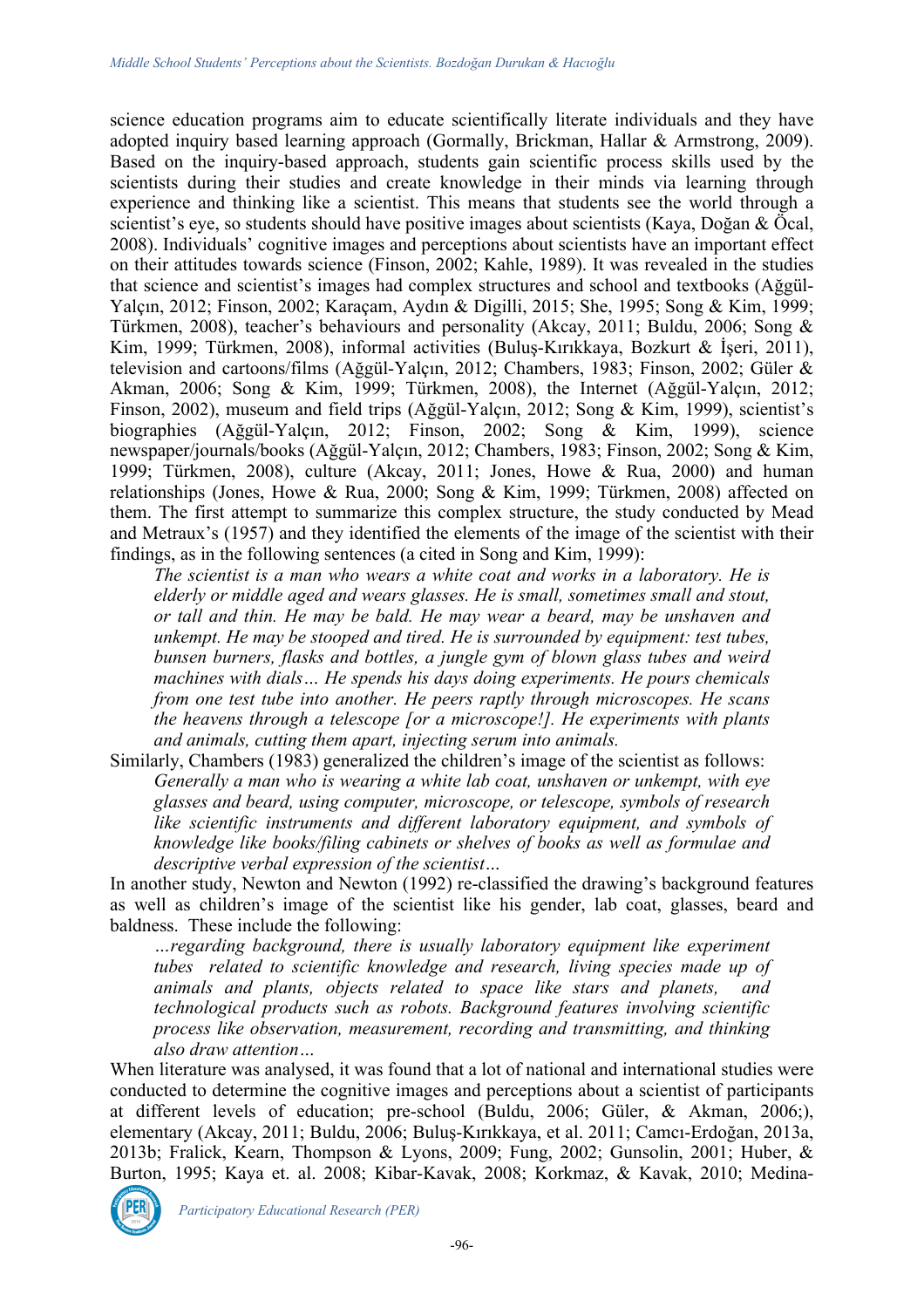Jerez, Middleton & Orihuela-Rabaza, 2011; Monhardt, 2003; Nuhoğlu & Afacan, 2011; Öcal, 2007; Song, & Kim, 1999; She, 1995; Türkmen, 2008; Ünver, 2010; Yontar-Toğrol, 2013), high school (Akcay, 2011; Barman, 1999; Fung, 2002; Song, & Kim, 1999; Parsons, 1997; Thomas & Hairston, 2003), pre-service teachers (Ağgül-Yalçın, 2012; Finson, 2002; Moseley & Norris, 1999; Ünver, 2010) and in-service teachers (Finson, 2002). These studies that are done determine the image of the students shed light to educators on how to motivate the students to become scientist (Korkmaz & Kavak, 2010). Except for a few different findings, many of these studies revealed that participants had similar images of a scientist. A considerable number of these studies in literature used the tests developed by Chambers (1983) and Song and Kim (1999) and they focused on determining the participants' images of the scientist. At this point, although a lot of studies have been carried out in literature to identify the participants' images of a scientist at different levels of education, relatively very few studies have examined the images of a scientist in detail. Thus, this study aimed at revealing secondary school students' perceptions about the scientist to examine the image of a scientist in detail. The research question was "What are the middle school students' perceptions about a scientist?".

#### **Method**

### *The Research Model*

This study was carried out with survey model, one of the descriptive research methods. Survey method is a research approach which aims at describing a past or an existing situation. A phenomenon, an individual, or an object becomes the subject of the research are described within their own conditions and as they are (Cohen, Manion, & Morrison, 2000).

### *The Study Group*

The study was included in 20 middle schools that are selected among by easily accessible schools located in 8 different cities (Adıyaman, Balıkesir, Giresun, Kayseri, Kırşehir, Muğla, Samsun, Şırnak) in Turkey. 1011 6<sup>th</sup>, 7<sup>th</sup> and 8<sup>th</sup> grade students participated in the study and their age range was between 12 and 15. The distribution of respondents regarding their gender and grades are shown in Table 1.

|                        | Grades frequency (f) |     |            |       |
|------------------------|----------------------|-----|------------|-------|
| Gender                 | 6th                  | 7th | <b>Rth</b> | Total |
| Male students          | 169                  | 142 | 166        | 471   |
| <b>Female students</b> | 187                  | 159 | 188        | 534   |
| <b>Total</b>           | 356                  | 301 | 354        | 1011  |

**Table 1.** The distribution of respondents regarding their grades and gender (n)

### *Data Collection Tools and Data Analysis*

The data of the study were collected using "Questionnaire for Evaluation of Scientists (QES)" which was administered to 1011 students and focus group interviews were carried out with 39 students.

### *Questionnaire for Evaluation of Scientists (QES)*

When the literature examined, "The Draw -a- Scientist Test" (DAST) developed by Chambers (1983) was found to reveal children's ideas of the scientist. This test was used by many researchers to investigate children's perceptions and images of the scientist at different age groups and it does not require reading and writing skills, so the important advantage of this test is that it considerably decreases obtaining socially expected responses (She, 1995).

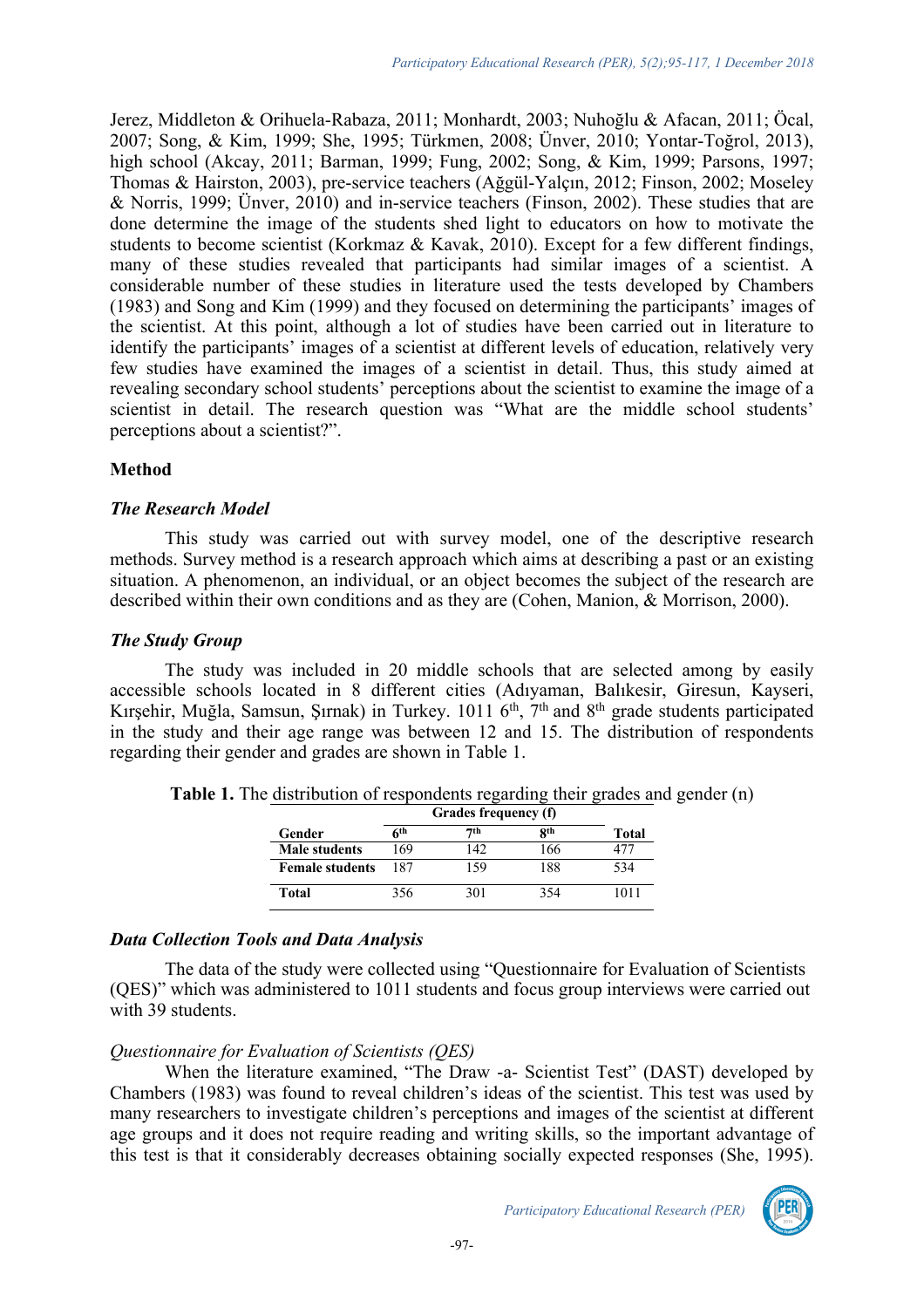Similarly, Schibeci & Sorensen (1983) in their studies stated that DAST scale was useful for evaluating children's opinions. Another test was developed by Song and Kim (1999) taking advantage of DAST.

In this study, the "Questionnaire for Evaluation of Scientists (QES)" was extended by studies of Chambers (1983) and Song and Kim (1999). The content of the questions, their features and data analysis included in QES are presented in Table 2.

| Parts                                            |                | Questions                                                                                                                                   | Chambers (1983) | Kim<br>Song<br>1999 | n this study | <b>Question type</b>       | <b>Data Analysis</b>          |
|--------------------------------------------------|----------------|---------------------------------------------------------------------------------------------------------------------------------------------|-----------------|---------------------|--------------|----------------------------|-------------------------------|
|                                                  | O <sub>1</sub> | a. Images of the scientist<br>"How do you think the scientist would be?"                                                                    |                 |                     | ✓            | Five point Likert<br>scale | Average point-<br>Correlation |
|                                                  |                | b. Self-assessment images of the scientist<br>"If you were a scientist, how would you be?"                                                  |                 |                     | ✓            | Five point Likert<br>scale | Average point-<br>Correlation |
|                                                  | O <sub>2</sub> | a. gender of the scientist                                                                                                                  |                 |                     | ✓            | Classification             | Frequency                     |
| (P1) Features of the scientist                   |                | b. age of the scientist                                                                                                                     |                 |                     | $\checkmark$ | Equal<br>proportional      | Frequency                     |
|                                                  |                | c. activity of the scientist<br>"What is he/she doing?"                                                                                     |                 |                     |              | Open-ended                 | Content                       |
|                                                  |                | d. activity place of the scientist<br>"Where's the background of the drawing?"                                                              |                 |                     | ✓            | Open-ended                 | Content                       |
|                                                  |                | e. features of appearance                                                                                                                   | $\checkmark$    | $\checkmark$        | $\checkmark$ | Drawing                    | Content                       |
| images                                           | Q <sub>3</sub> | source of the scientist's image<br>"What do you think your image of scientist expressed<br>in previous questions was influenced most from?" |                 |                     | ✓            | Multiple choice            | Content                       |
| (P2) Sources of the<br>s<br>scientist'           | O <sub>4</sub> | scientists around us<br>"Who can be regarded as 'the scientist' around you?<br>And you? (Who, Why)"                                         |                 |                     | ✓            | Open-ended                 | Frequency<br>Content          |
|                                                  | Q5             | favourite scientist(s)<br>"Who is your favourite scientist? (Scientist, Why)"                                                               |                 |                     |              | Open-ended                 | Frequency<br>Content          |
| (P3)Attitude about the<br>s images<br>scientist' | Q6             | Being a scientist<br>"Do you want to be a scientist? Why?"                                                                                  |                 |                     |              | Open-ended                 | Frequency<br>Content          |

| Table 2. The content of the questions and their features included in QES |
|--------------------------------------------------------------------------|
|--------------------------------------------------------------------------|

The data obtained from all the sections of the study were examined separately considering the differences in terms of gender and grades. For all tables in the text, the value (f or % or mean score) in the table is stated in the title of table.

### *Focus group interview*

There is no explanation in literature considering the question (Q1a) which asked whether a scientist is religious or not. Because of gathering in-depth information about this issue, the focus group interviews were carried out with in six interview groups - 39 students who were randomly chosen from the  $6<sup>th</sup>$ ,  $7<sup>th</sup>$ , and  $8<sup>th</sup>$  grades. Students were asked the questions "Are scientists religious or not? Why?". The stereotyped data obtained from the focus group interviews were transcripted and examined via content analysis, one of the qualitative research methods, and the codes were presented in Table 5.

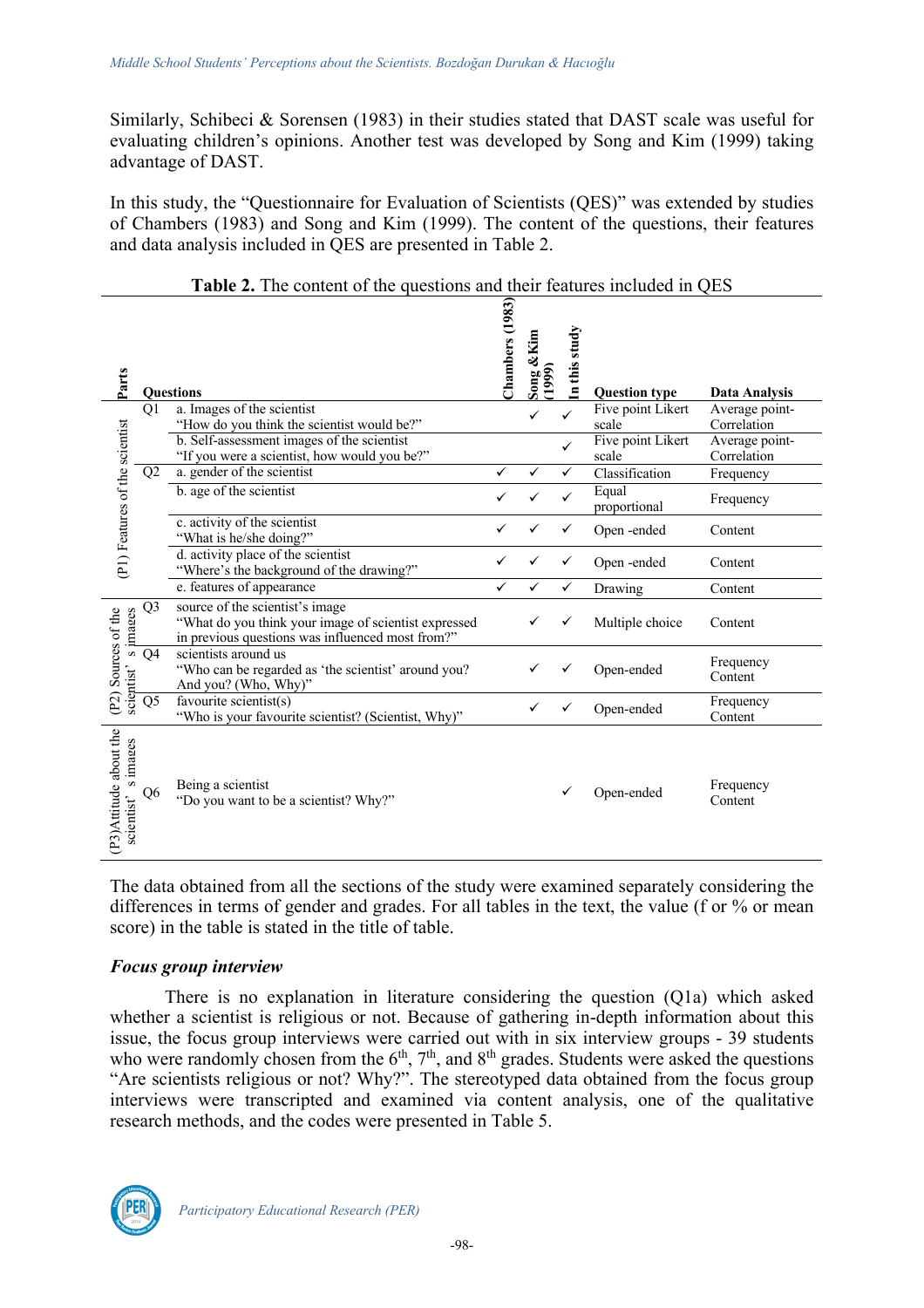### *Validity & Reliability*

For providing this study's validity and reliability, the following steps were performed:

- While extending QES for middle school students, the expert opinions were taken.
- The data analysed and constituted codes and themes by two researchers and the third researcher verified the analysis. Then, the final version of the analysis was given by ensuring the consistency between the researchers.
- The analysis process explained elaborately. Students' quotations were used to exemplify them. When quotations are stated, the students are coded as grades  $(6<sup>th</sup>, 7<sup>th</sup>)$ or  $8<sup>th</sup>$ ), gender (F or M), number (1,2, ..., or 1011). For example, the student in grade 6, female, and number 1 is coded as 6F1.

# **Results**

## *Q1: The Characteristic features of the scientist*

In the Q1a, students were asked to evaluate their perceptions towards "mental images of the scientists" with twelve five-point likert scale items. In the Q1b, they were also asked to self-assess themselves using the same attributes. The distribution of the answers given by the students is shown in Table 3.

| <b>Table 0.</b> Mental integes of the selentist (filean secre) |      |        |                                                       |               |      |                                           |                                                    |  |  |  |  |
|----------------------------------------------------------------|------|--------|-------------------------------------------------------|---------------|------|-------------------------------------------|----------------------------------------------------|--|--|--|--|
|                                                                |      | Gender |                                                       | <b>Grades</b> |      | Q1a                                       | O1b                                                |  |  |  |  |
| Items of the mental images<br>(scale items)                    | М    |        | 8 <sup>th</sup><br>6 <sup>th</sup><br>7 <sup>th</sup> |               |      | <b>Images of the</b><br>scientist (Total) | Self-assessment images of<br>the scientist (Total) |  |  |  |  |
| 1. Careless-accurate                                           | 4.49 | 4.51   | 4.47                                                  | 4.45          | 4.57 | 4.50                                      | 4.60                                               |  |  |  |  |
| 2. Stupid-intelligent                                          | 4.50 | 4.55   | 4.56                                                  | 4.51          | 4.51 | 4.53                                      | 4.57                                               |  |  |  |  |
| 3. Lazy-industrious                                            | 4.44 | 4.53   | 4.51                                                  | 4.43          | 4.52 | 4.49                                      | 4.55                                               |  |  |  |  |
| 4. Unimaginative-<br>imaginative                               | 4.42 | 4.50   | 4.42                                                  | 4.45          | 4.52 | 4.46                                      | 4.52                                               |  |  |  |  |
| 5. Selfish-caring                                              | 4.04 | 4.23   | 4.29                                                  | 3.97          | 4.14 | 4.14                                      | 4.45                                               |  |  |  |  |
| 6. Closed minded-open<br>minded                                | 3.99 | 4.02   | 4.05                                                  | 3.87          | 4.09 | 4.01                                      | 4.10                                               |  |  |  |  |
| 7. Boring-exciting                                             | 3.64 | 3.75   | 3.78                                                  | 3.58          | 3.71 | 3.70                                      | 4.17                                               |  |  |  |  |
| 8. Inartistic-artistic                                         | 2.66 | 2.73   | 2.53                                                  | 2.80          | 2.77 | 2.70                                      | 2.71                                               |  |  |  |  |
| 9. Inhumane-humane                                             | 4.15 | 4.24   | 4.26                                                  | 4.13          | 4.18 | 4.20                                      | 4.53                                               |  |  |  |  |
| 10. Irresponsible-responsible                                  | 4.35 | 4.46   | 4.51                                                  | 4.29          | 4.39 | 4.41                                      | 4.53                                               |  |  |  |  |
| 11. Irreligious-religious                                      | 3.57 | 3.57   | 3.75                                                  | 3.49          | 3.47 | 3.57                                      | 4.20                                               |  |  |  |  |
| 12. Non- peace loving -peace<br>loving                         | 4.22 | 4.39   | 4.40                                                  | 4.23          | 4.28 | 4.31                                      | 4.64                                               |  |  |  |  |
| Mean                                                           | 4.04 | 4.12   | 4.12                                                  | 4.01          | 4.09 | 4.08                                      | 4.29                                               |  |  |  |  |

**Table 3.** Mental images of the scientist (mean score)

Table 3 shows the results of the analysis of "mental images of the scientist". It can be seen that students gave positive scores in nine items such as intelligent (4.53), accurate (4.50), industrious (4.49) and imaginative (4.46). On the contrary, they gave negative scores in the other three items such as "boring (3.70), religious (3.57) and artistic (2.70)". When the total scores for all items are considered, it can be said that students' mental images of the scientists are quite positive (4.08). Additionally, the students assessed themselves as a scientist more positively for all items than the image of the scientist (For the detailed analysis, see Table 4). In Table 3, female students compared to male students had higher average scores with regard to items of selfish-caring, boring-exciting, inhumane-humane, irresponsible-responsible and non- peace loving -peace loving. Moreover, a difference between the average scores for the

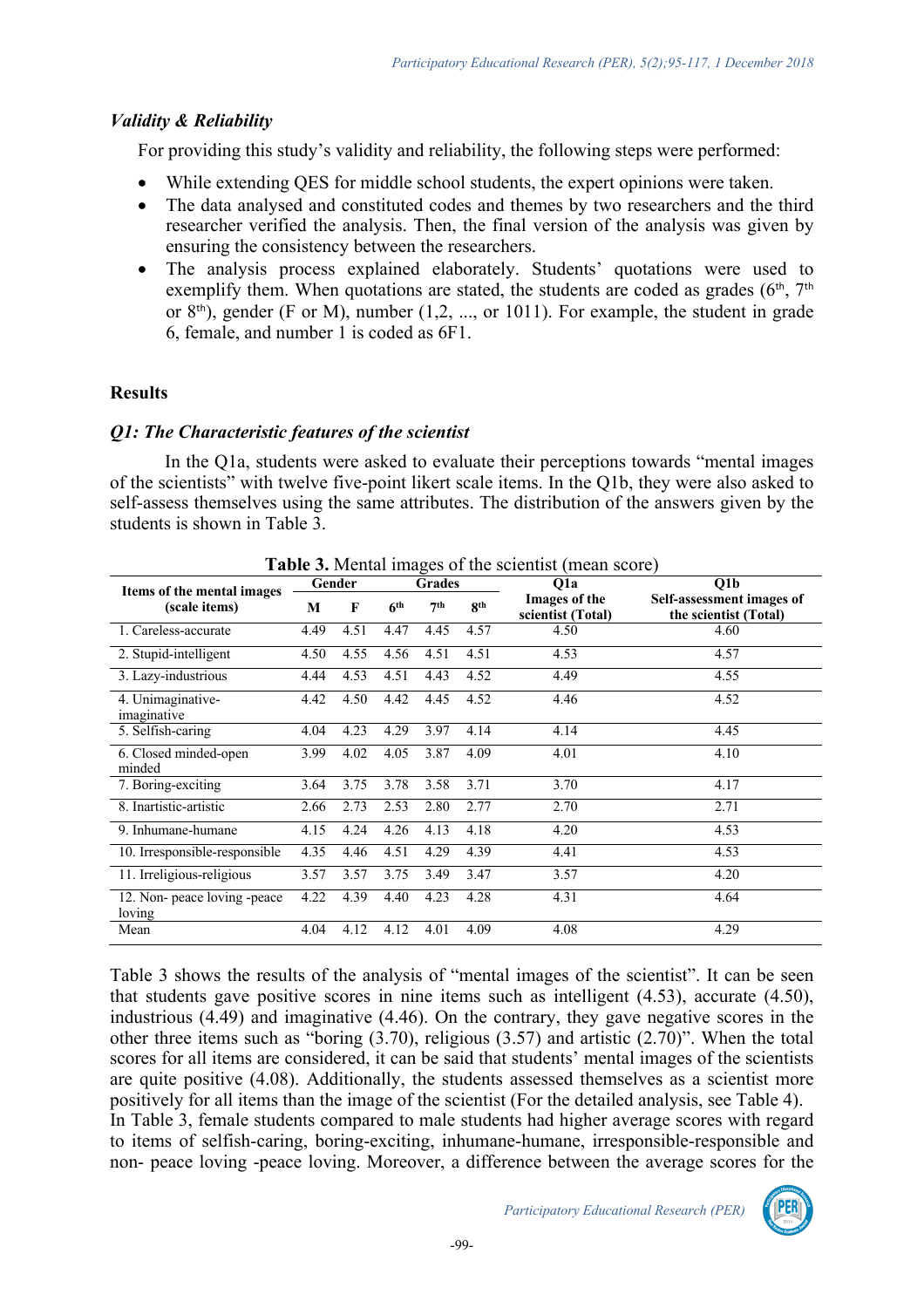first four items considering the grades does not draw attention. However, it is viewed that the average scores of 5<sup>th</sup>, 6<sup>th</sup> and 7<sup>th</sup> items for the 7<sup>th</sup> grade students and 8<sup>th</sup> item for the 6<sup>th</sup> grade students were lower. The average scores of the  $6<sup>th</sup>$  grade students for the 9<sup>th</sup>, 10<sup>th</sup>, 11<sup>th</sup> and 12<sup>th</sup> items were higher than the average scores of the 7<sup>th</sup> and 8<sup>th</sup> graders. In addition, Table 3 presents the average scores belonging to the students' image of the scientist and the images they consider as scientists. It was revealed that the students had higher average scores (the difference between two average scores is  $>0.1$ ) in favour of themselves for 7 items (1<sup>st</sup>, 5<sup>th</sup>,  $7<sup>th</sup>$ ,  $9<sup>th</sup>$ ,  $10<sup>th</sup>$ ,  $11<sup>th</sup>$  and  $12<sup>th</sup>$ ) out of 12 items. Table 4 presents the findings related to the correlation analysis performed to determine the relation between the features that both images have.

**Table 4.** The relationship between students' image of the scientist and the self-assessment images of the scientist

|                                                 |                     | Self-assessment image of the scientist (Q1b) |
|-------------------------------------------------|---------------------|----------------------------------------------|
|                                                 | Pearson Correlation | $.932**$                                     |
| Images of the scientist $(Q1a)$ Sig. (2-tailed) |                     | .000                                         |
|                                                 |                     |                                              |

When Table 4 is examined, it is viewed that there is a high level of positive and meaningful relation between their image of the scientist and their self-assessment image of the scientist  $(r=.932, p<.01)$ . Considering coefficient of determination  $(r^2=.87)$ , it can be stated that 87% of the total variance of their self-assessment of the scientist resulted from their images of the scientist. In Table 3 (Item 11), it is found that students have low points for the scientists' being religious or not. For this reason, the focus group interviews were done and the findings were presented in Table 5.

| Table 5. Religion of the scientists (f) |                                                                                                    |    |                                                                                                                                                                                                                                                                                                                                                                                                                                               |  |  |  |  |
|-----------------------------------------|----------------------------------------------------------------------------------------------------|----|-----------------------------------------------------------------------------------------------------------------------------------------------------------------------------------------------------------------------------------------------------------------------------------------------------------------------------------------------------------------------------------------------------------------------------------------------|--|--|--|--|
| <b>Religion of the scientists</b>       |                                                                                                    |    | <b>Ouotations</b>                                                                                                                                                                                                                                                                                                                                                                                                                             |  |  |  |  |
|                                         |                                                                                                    |    |                                                                                                                                                                                                                                                                                                                                                                                                                                               |  |  |  |  |
| 1. Religious                            |                                                                                                    | 13 |                                                                                                                                                                                                                                                                                                                                                                                                                                               |  |  |  |  |
| 2. Not very religious                   |                                                                                                    | 6  | "because scientists do not have time to pray, I think that they will not be<br>very religious $(6th grade)$ ",<br>because scientists work with inventions and other things, they can forget<br>religion. That's why I believe that they are not very religious ( $7th$ grade)",<br>"To me, due to their work, they cannot find time to spare for religion. In<br>other words, they believe but they are not keen on religion ( $8th$ grade)". |  |  |  |  |
|                                         | Because<br>$\bullet$<br>religion and<br>other science<br>branches are<br>different<br>disciplines* | 12 | " because a religious person is interested in religion. Science and religion<br>are different from each other. For example, a person who is interested in<br>religion can say that the Earth is created by the God. But, a scientist can say<br>that there was a big explosion and he tries to prove it $(8th grade)$ ",                                                                                                                      |  |  |  |  |
| 3. Irreligious                          | Because they do<br>not believe in<br>$God*$                                                        | 5  | "Because they can conflict with religion. For example, some scientists claim<br>that the Earth was formed as a result of an explosion. Yet, God created the<br>Earth. Or how a man was created? Who can make this? Of course only God<br>can make that $(8th \text{ grade})$ ",                                                                                                                                                               |  |  |  |  |
|                                         | Because they<br>are not Muslim*                                                                    | 3  | " because most of the scientists are not Muslim, but Christians $(8th$<br>grade)".                                                                                                                                                                                                                                                                                                                                                            |  |  |  |  |
|                                         | Total                                                                                              | 39 |                                                                                                                                                                                                                                                                                                                                                                                                                                               |  |  |  |  |

\*Reasons

When the Table 5 is examined, out of 39 students who participated in focus group interviews, 13 of them stated that scientists were religious, 6 of them said that they were not very religious and 20 of them mentioned that they were irreligious. The reasons why scientists were not religious were explained like that by the students: 12 students stated that religion and

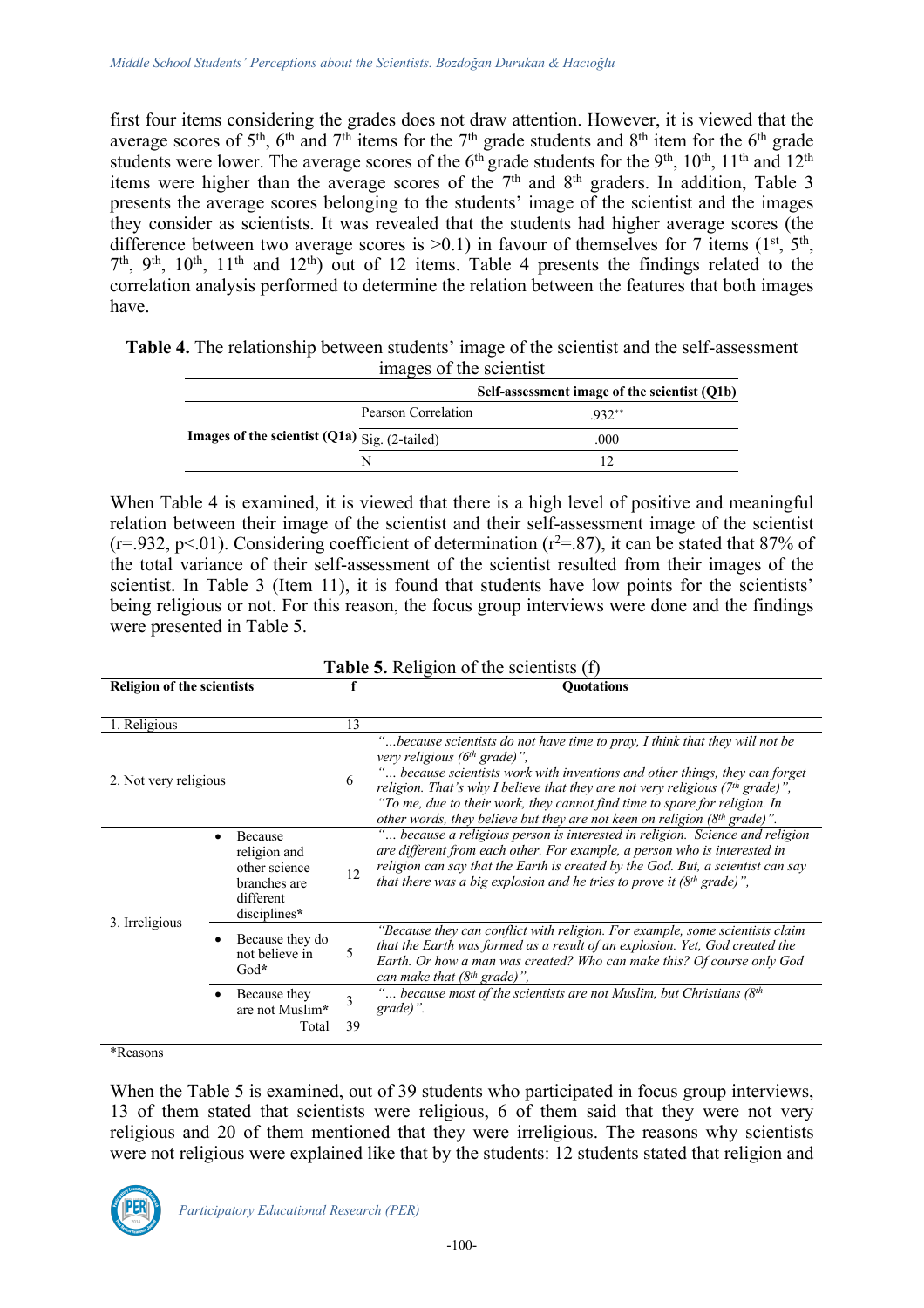other science branches were different disciplines, 5 students said that scientists did not believe in God and 3 of them stated that scientists were not Muslim.

### *Q2: The physical features of the scientist*

In Q2, students were asked to evaluate their perceptions of "physical features of the scientists" and to give some captions with relevant information "the gender of the scientist, the age of the scientist and the physical images of the scientist". The distribution of the answers given by the students is shown in Table 6.

| <b>Table 6.</b> The physical features of the scientist $(\%)$ |                |                         |                 |                 |                 |                  |
|---------------------------------------------------------------|----------------|-------------------------|-----------------|-----------------|-----------------|------------------|
|                                                               |                | Gender                  |                 | <b>Grades</b>   |                 |                  |
|                                                               | M              | $\overline{\mathbf{F}}$ | 6 <sup>th</sup> | 7 <sup>th</sup> | 8 <sup>th</sup> | <b>Total</b>     |
| Gender of the scientist (Q2a)                                 |                |                         |                 |                 |                 |                  |
| Male                                                          | 91.8           | 62.0                    | 78.4            | 72.2            | 77.2            | 76.1             |
| Female                                                        | 8.2            | 37.8                    | 21.6            | 27.6            | 23.2            | 23.9             |
| Age of the scientist (Q2b)                                    |                |                         |                 |                 |                 |                  |
| 10s                                                           | 9.3            | 10.8                    | 11.6            | 8.7             | 9.7             | 10.1             |
| 20s                                                           | 20.6           | 22.3                    | 23.9            | 24.2            | 16.9            | 21.5             |
| 30s                                                           | 29.7           | 34.0                    | 30.1            | 37.3            | 29.5            | 32.0             |
| 40s                                                           | 13.1           | 11.7                    | 9.7             | 10.1            | 17.2            | 12.4             |
| 50s                                                           | 17.8           | 14.4                    | 16.5            | 15.1            | 16.3            | 16.0             |
| 60s                                                           | 9.5            | 6.6                     | 8.2             | 5.0             | 10.3            | $8.0\,$          |
| Average age                                                   | 33.81          | 31.63                   | 32.02           | 31.42           | 34.35           |                  |
| Physical images of the scientist (Q2e)                        |                |                         |                 |                 |                 |                  |
| Strange hair style                                            | 36.5           | 26.6                    | 27.5            | 31.2            | 35.2            | 31.3             |
| Glasses                                                       | 21.4           | 22.7                    | 23.6            | 19.5            | 22.9            | 22.1             |
| Ordinary look                                                 | 14.6           | 21.5                    | 19.3            | 20.8            | 15.2            | 18.3             |
| Beard or moustache                                            | 19.1           | 13.2                    | 15.9            | 16.5            | 15.7            | 16.0             |
| Kind-hearted look                                             | 8.5            | 16.8                    | 13.1            | 11.1            | 14.3            | 12.9             |
| Lab coat                                                      | 13.8           | 11.9                    | 11.6            | 14.8            | 12.3            | 12.8             |
| Unusual figure                                                | 11.2           | 8.5                     | 9.7             | 10.1            | 9.7             | 9.8              |
| Bald                                                          | 10             | 7.2                     | 9.9             | 5.7             | 9.4             | 8.5              |
| Neat look                                                     | 6.1            | 6.6                     | 6.2             | 8.4             | 4.9             | 6.4              |
| Dull or stupid                                                | 7.2            | 4.2                     | 5.7             | 5.4             | 5.7             | $\overline{5.6}$ |
| Foul or malicious                                             | 3.6            | 1.3                     | 2.3             | 2.7             | 2.3             | 2.4              |
| Other                                                         | 3.4            | 3.6                     | 1.1             | 5.0             | 4.6             | 3.5              |
| No response                                                   | $\overline{7}$ | 4.5                     | 5.4             | 6.0             | 5.7             | 5.7              |

Table 6 shows that nearly three quarters of the students (76.1%) identified the scientist as a male while only 23.9% did as a female. There was a clear difference in perceptions of the scientists' gender. Especially female students drew female scientists at a much higher rate (37.8%) and only 8.2% of female scientists were drawn by male students. According to these findings, it can be concluded that students (female and male) mostly imagined scientists as male. On the other hand, it can be seen that the ages of the scientists drawn ranged between 10 and 60. Most students thought that the scientists would be particularly in their 30s, on average. Male students and the 8<sup>th</sup> grade students think that scientists are slightly older. According to the findings, the scientists drawn were middle aged.

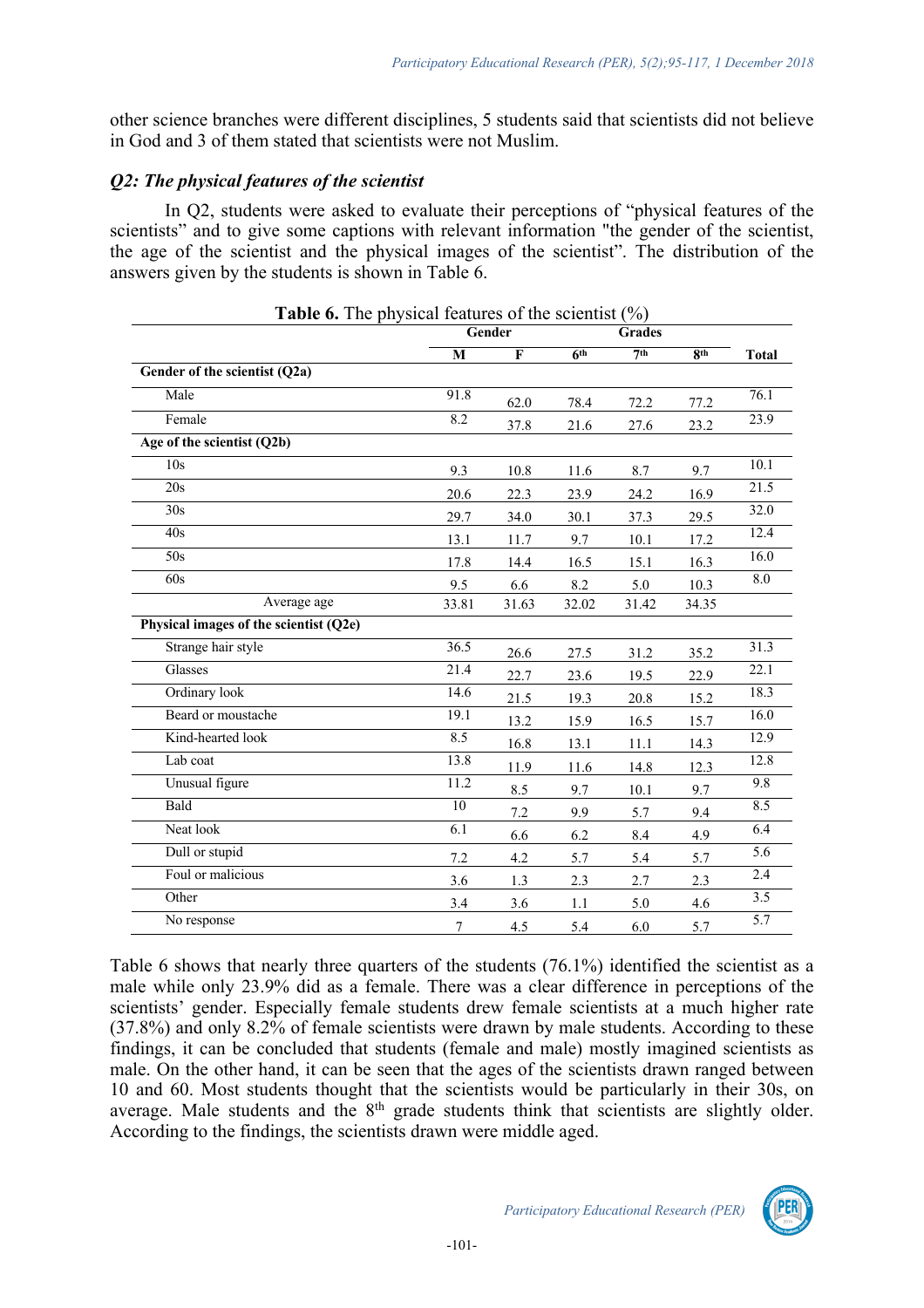The scientist pictures drawn by the students had "strange hair style" (31.3%), "glasses" (22.1%), "ordinary look" (18.3%), "beard or moustache" (16%), "kind-hearted look" (12.9%) and "lab coat" (12.8%). These were the most popular features of the physical images of the scientist. Students also expressed some contrasting feelings towards the appearance of the scientist. For example, they indicated "bald", "neat look" and "foul or malicious" etc. images of the scientist. The followings are some examples of the pictures drawn by the students (Figure 1).



**Figure 1.** Physical images of the scientist

When Table 6 is examined regarding average scores considering the scientist's age, female students determined that they were much younger (in their10s, 20s and 30s) but male students stated that they were much older (in their 50s and 60s). According to their grades,  $8<sup>th</sup>$  grade students stated that scientists were in their 30s and 40s and  $6<sup>th</sup>$  and  $7<sup>th</sup>$  graders stated that they were in their 20s and 30s. Regarding the physical images of the scientists, male students identified them with strange hair style, beard or moustache, unusual figure and features like bald, dull or stupid and foul or malicious but female students stated that they wore glasses and had ordinary look, kind-hearted look, and neat look, so they had higher average scores. Taking into consideration their grades, it was seen that  $7<sup>th</sup>$  grade students had low average scores for their features such as glasses, kind-hearted look and bald and 8<sup>th</sup> graders with their ordinary look feature. Strange hair style was mostly stated by the 8<sup>th</sup> grade students. In Table 7, students' perceptions of "other physical features of the scientists" like activity, place and background of the drawing are presented.

|                                 |      | Gender      |                 |      | <b>Grades</b> |              |  |
|---------------------------------|------|-------------|-----------------|------|---------------|--------------|--|
|                                 | M    | $\mathbf F$ | 6 <sup>th</sup> | 7th  | <b>8th</b>    | <b>Total</b> |  |
| Activity of the scientist (Q3c) |      |             |                 |      |               |              |  |
| Invention                       | 37.5 | 31.6        | 41.5            | 40.3 | 22.3          | 34.4         |  |
| Research                        | 16.3 | 21.0        | 12.2            | 15.5 | 28.3          | 18.8         |  |
| Experiment                      | 13.6 | 15.7        | 17.9            | 13.8 | 12.3          | 14.7         |  |
| Thinking                        | 5.3  | 9.3         | 6.8             | 6.7  | 8.6           | 7.4          |  |
| Teaching                        | 3.2  | 7.2         | 8.0             | 4.7  | 3.1           | 5.3          |  |
| Others                          | 21.4 | 12.5        | 11.6            | 16.8 | 21.7          | 16.7         |  |
| No response                     | 3.0  | 2.5         | 1.4             | 2.7  | 4.0           | 2.7          |  |

**Table 7.** Other physical features of the scientist (%)

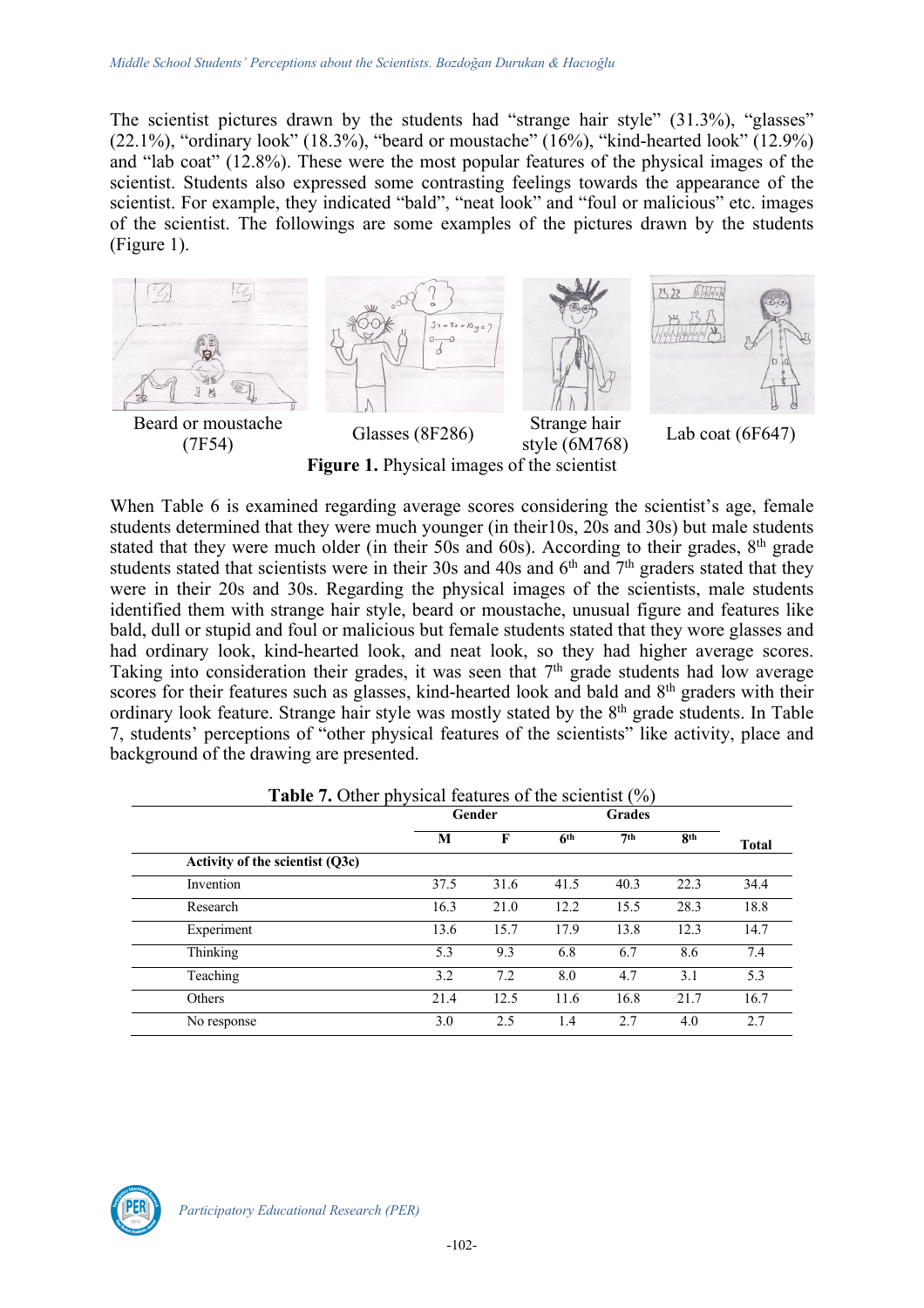|                                  |      | Gender<br><b>Grades</b> |                 |                 |      |              |
|----------------------------------|------|-------------------------|-----------------|-----------------|------|--------------|
|                                  | M    | $\mathbf{F}$            | 6 <sup>th</sup> | 7 <sup>th</sup> | 8th  | <b>Total</b> |
| Place of the scientist (Q3d)     |      |                         |                 |                 |      |              |
| Laboratory                       | 41.3 | 41.6                    | 50.6            | 36.6            | 36.6 | 41.5         |
| Home                             | 14.4 | 14.4                    | 14.8            | 15.8            | 12.9 | 14.4         |
| Office                           | 6.4  | 8.3                     | 6.5             | 8.1             | 7.7  | 7.4          |
| School-class                     | 4.5  | 8.3                     | 7.7             | 5.7             | 6.0  | 6.5          |
| Nature                           | 6.1  | 5.9                     | 3.7             | 8.1             | 6.9  | 6.0          |
| Other                            | 20.8 | 16.4                    | 11.4            | 20.2            | 24.3 | 18.5         |
| No response                      | 7.0  | 4.5                     | 5.4             | 6.0             | 5.7  | 5.7          |
| <b>Background Features (Q3d)</b> |      |                         |                 |                 |      |              |
| Symbols of research1             | 37.7 | 44.4                    | 40.3            | 49.7            | 35.2 | 41.3         |
| Symbols of knowledge 2           | 28.6 | 36.5                    | 35.5            | 37.3            | 26.3 | 32.8         |
| Technology3                      | 10.0 | 9.8                     | 13.1            | 7.7             | 8.6  | 9.9          |
| Other features4                  | 9.1  | 8.5                     | 7.1             | 12.8            | 7.2  | 8.8          |
| No response                      | 9.1  | 5.5                     | 6.8             | 4.7             | 9.7  | 7.2          |

**Table 7 (continue).** Other physical features of the scientist (%)

<sup>1</sup>Laboratory material and equipment, including microscope, test-tubes, etc.; lab work in action, including experiments, working with chemicals.

2Books, bookshelves, cabinets, writing-boards, pencils.

3TV, antennae, computers, robots, rockets, etc.

4Animals, plants, rocks, celestial bodies/moon/stars/planets, binoculars, monsters, guns, paintings, typewriter, fireextinguisher, etc.

Table 7 shows the distribution of the scientists' activities described by the students in their drawings. The most common responses were "invention" (34.4%), "research" (18.8%), "experiment" (14.7%), "thinking" (7.4%) and "teaching" (5.3%). With increasing grades "invention" and "teaching" decreased considerably but "research" increased consistently. Furthermore, a few students drew scientists as operating, taking photos, reading, making drugs, shopping, eating, painting, watching TV, talking with friends, walking, smiling, dead, sleeping or doing observation. For the activity of scientist, the female students mostly drew research, experiment; thinking and teaching but the male students mostly drew invention. Regarding grades, the 6<sup>th</sup> grade students expressed mostly invention, experiment, and teaching and the 8th grade students determined mostly research and thinking. The figure below is an example of scientist pictures drawn while experimenting:



Figure 2. The scientists' pictures drawn while experimenting

The places of the scientists drawn by the students are shown in Figure 3. Students drew scientists in a laboratory  $(41.5\%)$ , at home  $(14.4\%)$ , in an office  $(7.4\%)$ , in a class/school (6.5%) and in the nature (6%). Furthermore, a few students composed scientist pictures in a library, in a hospital, in an observatory, in space, in a pub, in a refectory, in bazaar, under the

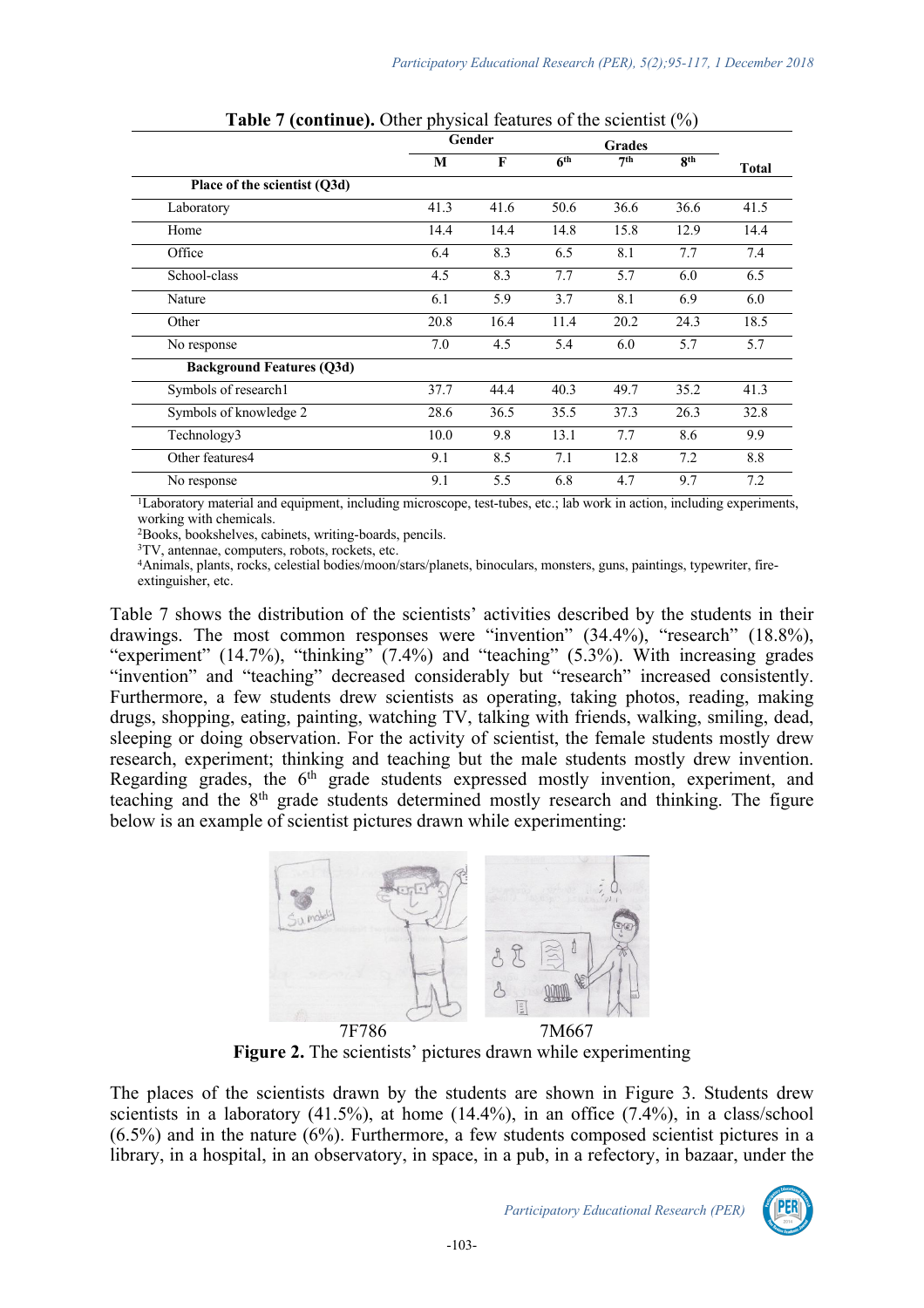sod, at a police station, in a factory or inshore. Female students' average scores of laboratory, home, office and school/class are higher than male students' average scores. When compared to the students from the other grades, the  $6<sup>th</sup>$  grade students emphasized laboratory more but they emphasized nature less. The picture below is an example of the places where scientists' pictures were drawn.



**Figure 3.** The place of the scientist

The most popular background features drawn by the students were "symbols of research" (41.3%) and "symbols of knowledge" (32.8%). For example, they indicated "laboratory material and equipment", "celestial bodies" and "writing-boards" etc. in background features. Female students specified symbols of research and symbols of knowledge more than the male students in their drawings. In addition, the 8<sup>th</sup> grade students emphasized symbols of research and symbols of knowledge least. The students who emphasized the drawings of technology most were the 6<sup>th</sup> graders. The following are some examples of the pictures drawn by the students (Figure 4).



**Figure 4.** The most popular background features

### *Q3: The source of images of the scientist*

The distribution of students' responses belonging to the sources of their images of the scientists was presented in Table 8.

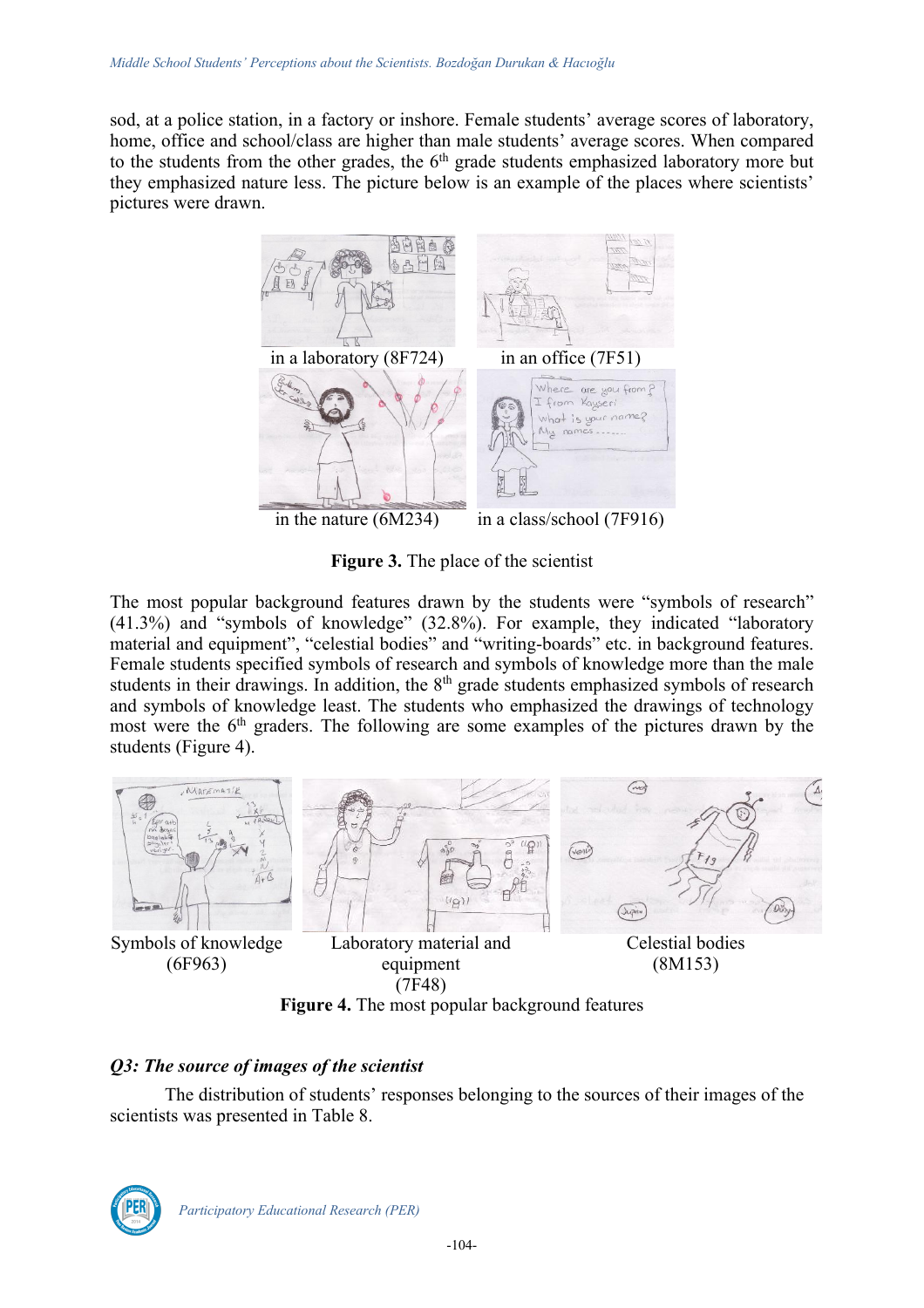|                                |      | Gender<br><b>Grades</b> |                 |                 |            |              |
|--------------------------------|------|-------------------------|-----------------|-----------------|------------|--------------|
|                                | M    | $\mathbf{F}$            | 6 <sup>th</sup> | 7 <sup>th</sup> | <b>gth</b> | <b>Total</b> |
| Scientist's biographies        | 48.1 | 50.3                    | 47.1            | 49.1            | 51.8       | 49.3         |
| Internet                       | 44.7 | 43.1                    | 42.6            | 44.0            | 45.2       | 43.9         |
| Textbooks                      | 31.0 | 32.3                    | 29.8            | 31.9            | 33.5       | 31.7         |
| Science Journals               | 24.8 | 35.9                    | 32.1            | 29.6            | 30.3       | 30.7         |
| Films                          | 30.1 | 25.1                    | 30.1            | 22.2            | 29.5       | 27.5         |
| Teachers                       | 20.8 | 25.3                    | 24.7            | 26.2            | 19.2       | 23.2         |
| Newspapers                     | 22.7 | 23.2                    | 17.0            | 24.5            | 27.7       | 23.0         |
| Animated films                 | 25.0 | 15.9                    | 22.7            | 15.5            | 22.3       | 20.2         |
| Parents                        | 18.2 | 17.4                    | 20.7            | 16.8            | 15.7       | 17.8         |
| Museums                        | 16.1 | 18.7                    | 20.7            | 17.5            | 14.3       | 17.5         |
| <b>Animated Cartoon Movies</b> | 18.0 | 13.4                    | 21.9            | 12.1            | 12.3       | 15.6         |
| Cartoons                       | 3.6  | 5.1                     | 6.5             | 3.7             | 2.9        | 4.4          |
| Others                         | ---  | 0.1                     | 0.1             | ---             | 0.1        | 0.07         |
| No response                    | 6.6  | 3.8                     | 4.3             | 5.4             | 5.7        | 5.1          |

| <b>Table 8.</b> The sources of the images of the scientist $(\%)$ |  |  |  |
|-------------------------------------------------------------------|--|--|--|
|                                                                   |  |  |  |

In Q3, students were asked to name the sources of their images of the scientist. Table 8 shows that the most popular sources were scientist's biographies (49.3%), the Internet (43.9%), textbooks (31.7%), science journals (30.7%), films (27.5%) and so on. There were some differences between female students' and male students' opinions. For instance, scientist's biographies, textbooks, teachers and science journals were more frequently selected by female students while films, animated films and cartoon films were more frequently chosen by male students. In other words, female students seem to encounter images of the scientist through more formal ways than male students. The comparison between different grade groups showed that  $7<sup>th</sup>$  grade students' mean scores were lower than the  $6<sup>th</sup>$  and  $8<sup>th</sup>$  grade students' in general.

### *Q4: Scientists around us*

The distribution of the answers given by the students is shown in Table 9.

|                   |      |        |                 |      |                 |       | <b>1 apre 7.</b> Scientists around us $(70)$                                                                                                                                                                                                                                                                                                                                                                                                                                                                                                                                                                                                                                                         |  |  |
|-------------------|------|--------|-----------------|------|-----------------|-------|------------------------------------------------------------------------------------------------------------------------------------------------------------------------------------------------------------------------------------------------------------------------------------------------------------------------------------------------------------------------------------------------------------------------------------------------------------------------------------------------------------------------------------------------------------------------------------------------------------------------------------------------------------------------------------------------------|--|--|
| <b>Scientists</b> |      | Gender | Grades          |      |                 |       |                                                                                                                                                                                                                                                                                                                                                                                                                                                                                                                                                                                                                                                                                                      |  |  |
| around us         | M    | F      | 6 <sup>th</sup> | 7th  | 8 <sup>th</sup> | Total | <b>Quotations</b>                                                                                                                                                                                                                                                                                                                                                                                                                                                                                                                                                                                                                                                                                    |  |  |
| Nobody            | 57.5 | 54.8   | 45.7            | 62.2 | 61.5            | 56.1  | "Nobody because I do not see a person who is as intelligent,<br>creative, patient, hardworking, and careful as a scientist"<br>(8F274)<br>"Nobody because where we live is a small place. Scientists set<br>up their laboratories and work in developed cities and<br>countries" $(6M641)$<br>"Nobody because in my environment it does matter if it is a<br>female or male. They stop their education at the $8th$ or $12th$<br>grades" $(7F686)$<br>"Nobody. Everyone cares money; nobody works to make<br>contribution to humanity in this period" $(8F279)$<br>"Nobody because in my inner circle nobody thinks over such<br>things, everyone is preoccupied with their own problems"<br>(8F731) |  |  |

|  | <b>Table 9.</b> Scientists around us $(\%)$ |  |  |  |  |
|--|---------------------------------------------|--|--|--|--|
|--|---------------------------------------------|--|--|--|--|

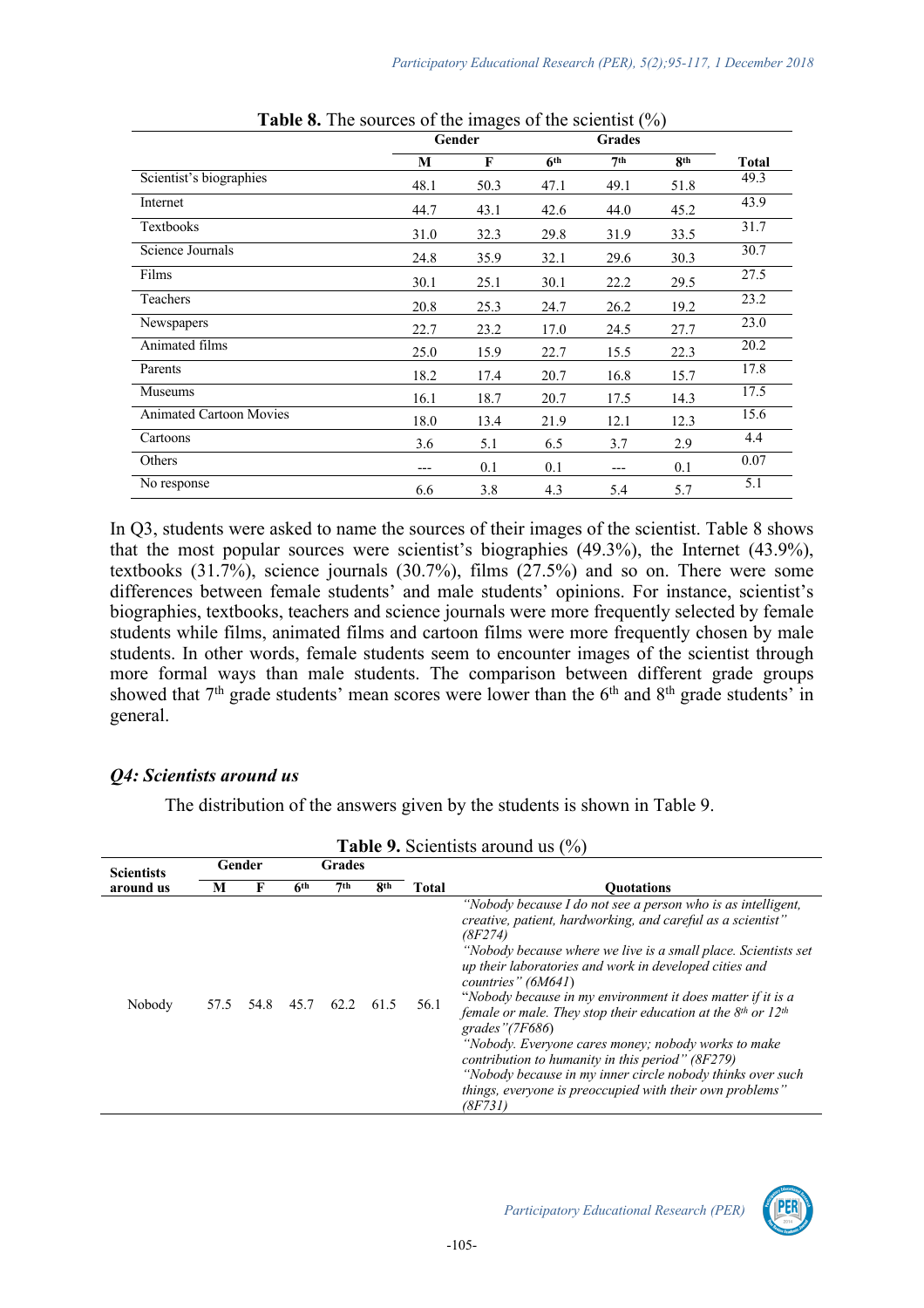| <b>I able 9 (continue).</b> Scientists around us (%)<br>Gender<br>Grades |     |      |                              |                 |                               |      | <b>Quotations</b>                                                                                                                                                                                                                                                                                                                                                                                                                                                                                                                                                                                                              |                                                                                                                                                                                                                                                                                                                                                                                                                                                                                                                                                                                                                                                                                                          |
|--------------------------------------------------------------------------|-----|------|------------------------------|-----------------|-------------------------------|------|--------------------------------------------------------------------------------------------------------------------------------------------------------------------------------------------------------------------------------------------------------------------------------------------------------------------------------------------------------------------------------------------------------------------------------------------------------------------------------------------------------------------------------------------------------------------------------------------------------------------------------|----------------------------------------------------------------------------------------------------------------------------------------------------------------------------------------------------------------------------------------------------------------------------------------------------------------------------------------------------------------------------------------------------------------------------------------------------------------------------------------------------------------------------------------------------------------------------------------------------------------------------------------------------------------------------------------------------------|
| Scientists around us                                                     |     | M    | $\mathbf{F}$                 | 6 <sup>th</sup> | 7 <sup>th</sup><br><b>gth</b> |      | Total                                                                                                                                                                                                                                                                                                                                                                                                                                                                                                                                                                                                                          |                                                                                                                                                                                                                                                                                                                                                                                                                                                                                                                                                                                                                                                                                                          |
| Teachers                                                                 |     | 14.2 | 18.9<br>19.9<br>16.8<br>13.4 |                 |                               | 16.7 | "My science teacher because she teaches us<br>new subjects and does experiments" (8F257)<br>"My science and technology teacher because he<br>teaches us every information we have to learn<br>with experiments and I like that very much<br>(8F715)<br>"Teachers because thanks to teachers even<br>scientists became scientists by studying like us.<br>Their teachers taught them everything (6M25)"<br>"My teacher because scientists must have lost<br>their hair because of thinking. That's why<br>Mehmet teacher lost his hair (8M1000)";<br>"my teacher because he is wearing a white lab<br>coat and glasses (6M957)" |                                                                                                                                                                                                                                                                                                                                                                                                                                                                                                                                                                                                                                                                                                          |
| Parents/Relatives <sup>1</sup>                                           |     | 8.5  | 14.0                         | 15.1            | 11.1                          | 8.0  | 11.4                                                                                                                                                                                                                                                                                                                                                                                                                                                                                                                                                                                                                           | "My father because he can find a solution to<br>anything in a minute. He made different tools<br>and he still uses them $(6F552)$ ";<br>"My father because he can find a solution to<br>our problems (7F911)";<br>"My elder brother. For example, he can make<br>something out of a radio or anything and he<br>spends a lot of time working on it $(6F649)$ ";<br>"My uncle because he fulfils difficult tasks<br>which we can't do in the easiest way. He has<br>got creative ideas (7M672)";<br>"My aunt because whatever I ask her, she<br>always answers me $(6M245)$ ";<br>"My cousin. He gathered equipment and tools<br>and made a flying helicopter. In addition, he<br>reads a lot $(6M633)$ " |
| Friends                                                                  | 8.5 | 5.1  | 7.1<br>7.4                   | 5.7             |                               | 6.7  |                                                                                                                                                                                                                                                                                                                                                                                                                                                                                                                                                                                                                                | "My friend Başaran because he is very<br>intelligent, he reads a lot. He made perfect<br>things a few times $(7M55)$ ";<br>"My friend Burak because he designs such<br>interesting projects that If I were a teacher, I<br>would grade him over 100 (6M625)";<br>"My friend Cihan because he really looks like a<br>scientist (7M377)"                                                                                                                                                                                                                                                                                                                                                                   |
| Myself                                                                   | 1.5 | 1.1  | 2.0<br>0.7                   | 1.1             |                               | 1.3  |                                                                                                                                                                                                                                                                                                                                                                                                                                                                                                                                                                                                                                | "I am because I am really curious and I like<br>inventing things. I believe that I have a strong<br>imagination (6F655)",<br>"I am because I have creative ideas. Lots of<br>things that can be made from different<br>equipment and tools come to my mind. I<br>constantly have the feeling that I want to do<br>things that will make people's life easy<br>$(TF574)$ "                                                                                                                                                                                                                                                                                                                                |
| Other <sup>2</sup>                                                       | 6.4 | 4.0  | 7.7<br>2.4                   | 4.9             |                               | 5.1  |                                                                                                                                                                                                                                                                                                                                                                                                                                                                                                                                                                                                                                | "Doctors because they treat people and also<br>they discover new medicines and vaccines with<br>their knowledge (7F800),<br>"My neighbour because his clothes and hair<br>resemble to a scientist (6M643)",<br>"My neighbour because he has got between 10<br>and 15 inventions. Though only one of them<br>works, he is a very creative person $(6M205)$ "                                                                                                                                                                                                                                                                                                                                              |
| No response                                                              | 4.0 | 1.7  | 2.3<br>0.7                   | 5.1             |                               | 2.8  |                                                                                                                                                                                                                                                                                                                                                                                                                                                                                                                                                                                                                                |                                                                                                                                                                                                                                                                                                                                                                                                                                                                                                                                                                                                                                                                                                          |

# $\mathbf{T}$ **able 9**  $(\text{const})$ . Scientists around us  $(0/1)$

 $1$ My father, my mother, my sister, my brother, my aunt, my uncle etc.  $2$  My neighbour, film producer, person with glasses, doctors, vets, engineers etc.

When Table 9 is examined, 56.1% of the students answered that they could not think of anyone who could possibly be considered as the scientist. When students' general responses are examined, they think that there are not any scientists in their environment due to five

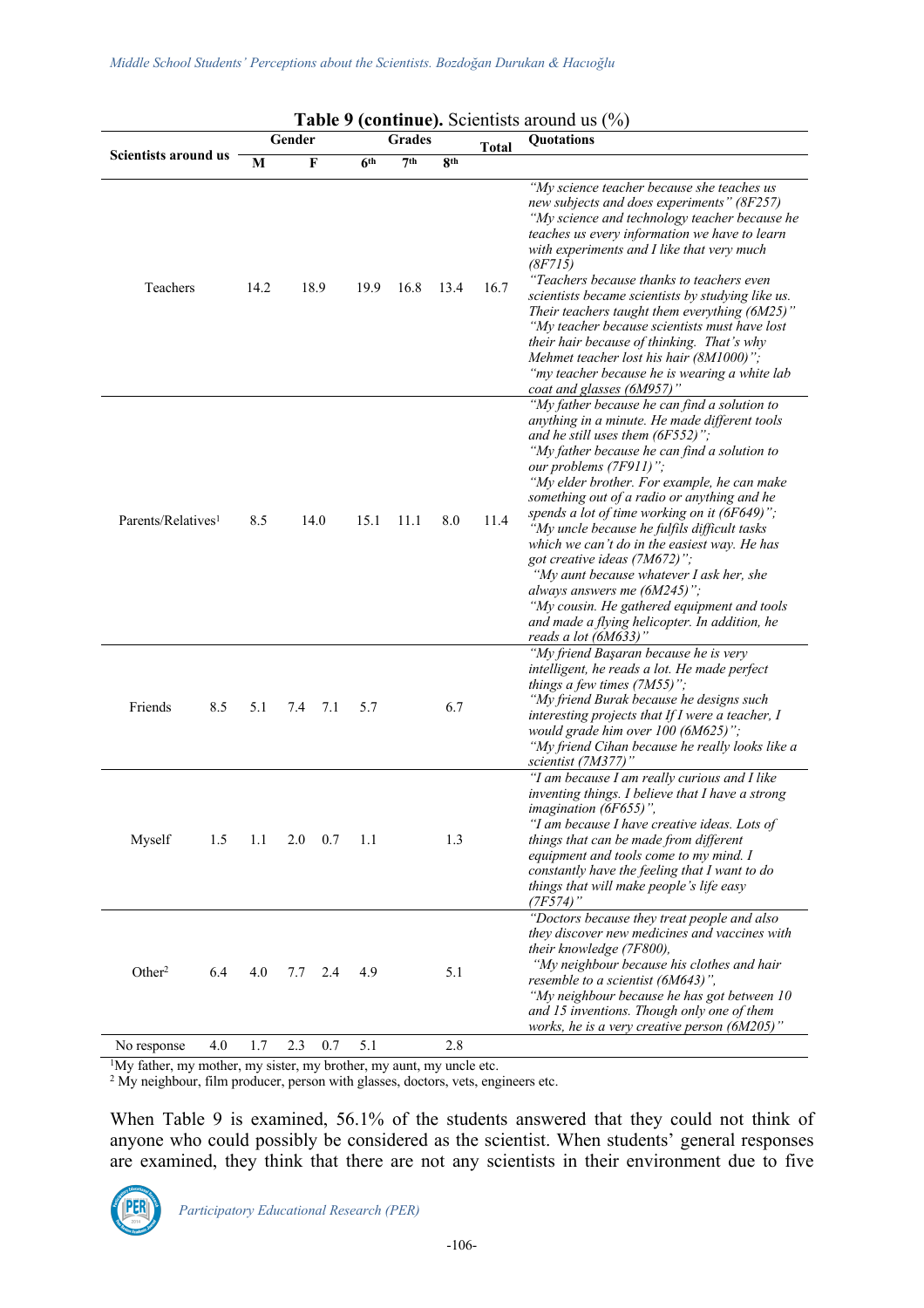different conditions: not individuals in students' environment who have cognitive skills of the scientists, the place where students live is small and it has got limited opportunities, the low education level of the individuals where they live, the importance of science is not known in the environment where they live and the individuals who live in their environment are not willing enough. Moreover, nearly 40% of the students stated that there were scientists in their environment. Teachers come first (16.7%). Students stated that they regarded their teachers as scientists because they teach them new subjects, do experiments, and share the physical features of the scientists.

When students' views are examined, there are students (11.4%) who see their families/relatives as a scientist. Students generally stated that they viewed their family members and relatives as a scientist because they invented different things, they generated creative solutions to problems, and they could answer all the questions. In addition to these, 6.7% of the students see their friends as a scientist. They expressed their opinions like that because their friends generally invented things, they were clever, hardworking, and creative like scientists, and they looked like scientists physically. In addition to this, 1.3% of the students see themselves as a scientist. 5.1% of the students said that they considered different people in their environment as a scientist.

When Table 9 is examined, female students and male students mostly consider their teachers, parents/relatives and friends as a scientist. As the students' grades increase, it is found that the students' views that there are not any scientists around them increase. Moreover, the higher the grades of students get, the less they see their friends, teachers, and relatives as scientist.

## *Q5: My favourite scientist*

In Q5, students were asked to name a scientist whom they respected the most and to explain their reasoning in Table10.

|                            | <b>Table TV.</b> My lavourite scientist (70) |        |                 |                 |            |              |  |  |
|----------------------------|----------------------------------------------|--------|-----------------|-----------------|------------|--------------|--|--|
|                            |                                              | Gender |                 | <b>Grades</b>   |            |              |  |  |
| <b>Favourite scientist</b> | M                                            | F      | 6 <sup>th</sup> | 7 <sup>th</sup> | <b>gth</b> | <b>Total</b> |  |  |
| Edison                     | 31.8                                         | 32.1   | 42.9            | 36.0            | 17.7       | 32.0         |  |  |
| Einstein                   | 18.0                                         | 11.5   | 12.2            | 15.5            | 16.3       | 14.6         |  |  |
| Graham Bell                | 13.4                                         | 15.3   | 12.8            | 16.5            | 14.3       | 14.4         |  |  |
| Newton                     | 4.2                                          | 6.0    | 5.4             | 5.4             | 4.9        | 5.2          |  |  |
| Archimedes                 | 1.3                                          | 3.4    | 0.3             | 0.7             | 6.0        | 2.4          |  |  |
| Ali Kuşçu                  | 2.1                                          | 0.9    | 0.3             | 0.3             | 3.7        | 1.5          |  |  |
| Pasteur                    | 1.5                                          | 0.9    | 2.0             | 1.0             | 0.6        | 1.2          |  |  |
| Dalton                     | 0.6                                          | 1.3    | 2.6             | 0.3             | ---        | 1.0          |  |  |
| Teachers                   | 7.6                                          | 8.3    | 9.1             | 9.1             | 6.0        | 8.0          |  |  |
| Others <sup>1</sup>        | 9.1                                          | 11.3   | 5.7             | 11.1            | 14.3       | 10.3         |  |  |
| Nobody                     | 5.7                                          | 3.8    | 3.4             | 2.4             | 8.0        | 4.7          |  |  |
| No response                | 4.9                                          | 5.1    | 4.0             | 2.4             | 8.3        | 5.0          |  |  |

**Table 10.** My favourite scientist (%)

1 Galileo, Pascal, Democritus, Franklin, Mendel, Robert Hooke, Mendeleev, Volta, Leonardo Da Vinci, Atatürk, Mimar Sinan, Nicola Tesla, Henry Ford, Mary Crue, Ömer Hayyam, Thompson, Hezarfen Ahmet Çelebi, Kopernik and Neil Armstrong, Teachers, Doctors etc.

The most favourite scientists listed in Table 10 were Edison (32%), Einstein (14.6%), Graham Bell (14.4%), teachers (8%), Newton (5.2%), Archimedes (2.4%), Ali Kuşçu (1.5%), Pasteur

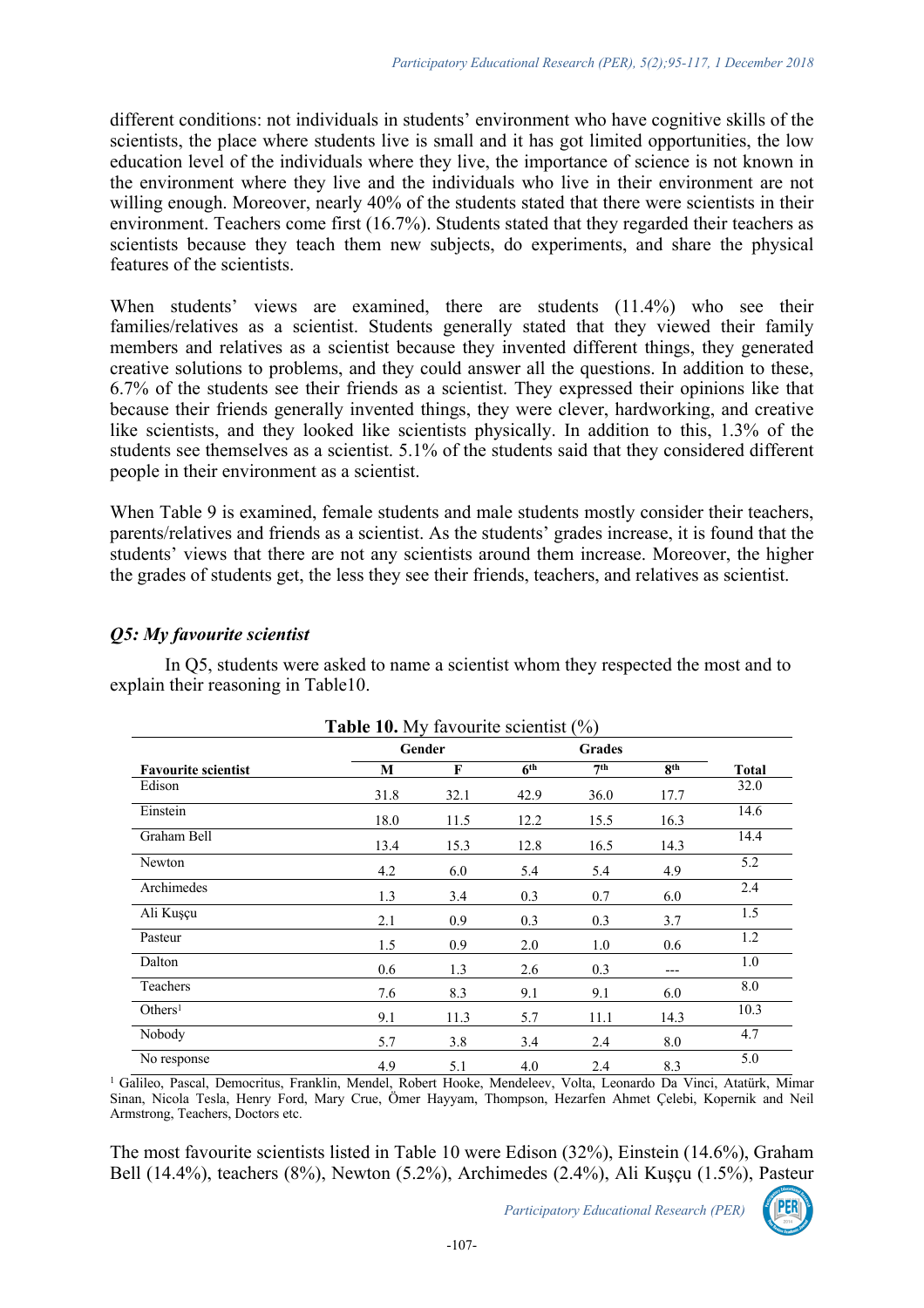(1.2%), and Dalton (1%). One of the remarkable points is that the scientists named here were largely physicists. In addition to this, when students' views considering gender were examined, female students stated that their most favourite scientists were Edison, Graham Bell, Newton, Archimedes and Dalton and male students stated that their most favourite scientists were Einstein and Ali Kuşçu. Differences which draw attention in terms of grades is that Edison and teachers seen as a favourite scientist decrease as students' grades increase and Einstein and Bell increase as a favourite scientist as their grades increase. Moreover, "nobody" partially increases with the  $8<sup>th</sup>$  grade students when compared to other grades.

When the study was carried out, another thing which drew attention from the students' responses is that scientists' names were misspelled. Table 11 presents the names misspelled and their distribution.

| <b>THOIC III</b> DUIVINIBIB WHOSE HUINGS HIIBBPUNCU (70) |        |     |                 |     |                 |              |
|----------------------------------------------------------|--------|-----|-----------------|-----|-----------------|--------------|
|                                                          | Gender |     |                 |     |                 |              |
| <b>Favourite scientist</b>                               | М      | F   | 6 <sup>th</sup> | 7th | 8 <sup>th</sup> | <b>Total</b> |
| Einstein                                                 | 8.7    | 3.8 | 4.5             | 6.7 | 8.6             | 6.1          |
| Graham Bell                                              | 6.1    | 4.9 | 6.2             | 5.7 | 4.6             | 5.5          |
| Archimedes                                               | 1.1    | 1.9 | ---             | 0.3 | 4.0             | 1.5          |
| Edison                                                   | 1.5    | 0.6 | 1.1             | 1.3 | 0.9             | 1.1          |
| Newton                                                   | 1.5    | 0.6 | 0.6             | 1.7 | 0.9             | 1.0          |
| Pasteur                                                  | 1.5    | 0.6 | 1.7             | 1.3 | ---             | 1.0          |
| Others <sup>1</sup>                                      | 2.1    | 2.8 | 2.3             | 2.7 | 2.6             | 2.5          |
| Total                                                    | 11.1   | 8.3 | 5.7             | 5.8 | 7.9             | 19.4         |

**Table 11.** Scientists whose names misspelled (%)

<sup>1</sup> Galileo, Mary Curie, Democritus, Thompson, Dalton, Volta.

When Table 11 is examined, it is found that more than two-thirds of the students spelled scientists' names correctly but one-fifth of them misspelled them. The scientist whose name was mostly misspelled was Einstein (6.1%) and then Graham Bell (5.5%). Archimedes  $(1.5\%)$ , Edison  $(1.1\%)$ , Newton  $(1.0\%)$  and Pasteur  $(1.0\%)$  follow him. Another important thing about spelling of scientists' names is that female students were more successful than the male students. Moreover, another important finding regarding grades is that the most successful grade was the  $6<sup>th</sup>$  grade. To exemplify the false names given by the students, students called Einstein as "Einştan, Einastian, Einsteen, Eintensi, Ajdaym, Ainsthan, Açtan, Ajtahan etc.", Graham Bell as "Granbel, Grawben, Grember, Gran beel, Gradhammen, Grandbel etc.", and Edison "Edinos, Edilsom, Edision, Edisyan etc." and Newton as "Nivton, Nilton, Ewton etc." In Q5, students were asked why they were impressed with the scientists whose names they gave and the results were presented in Table 12.

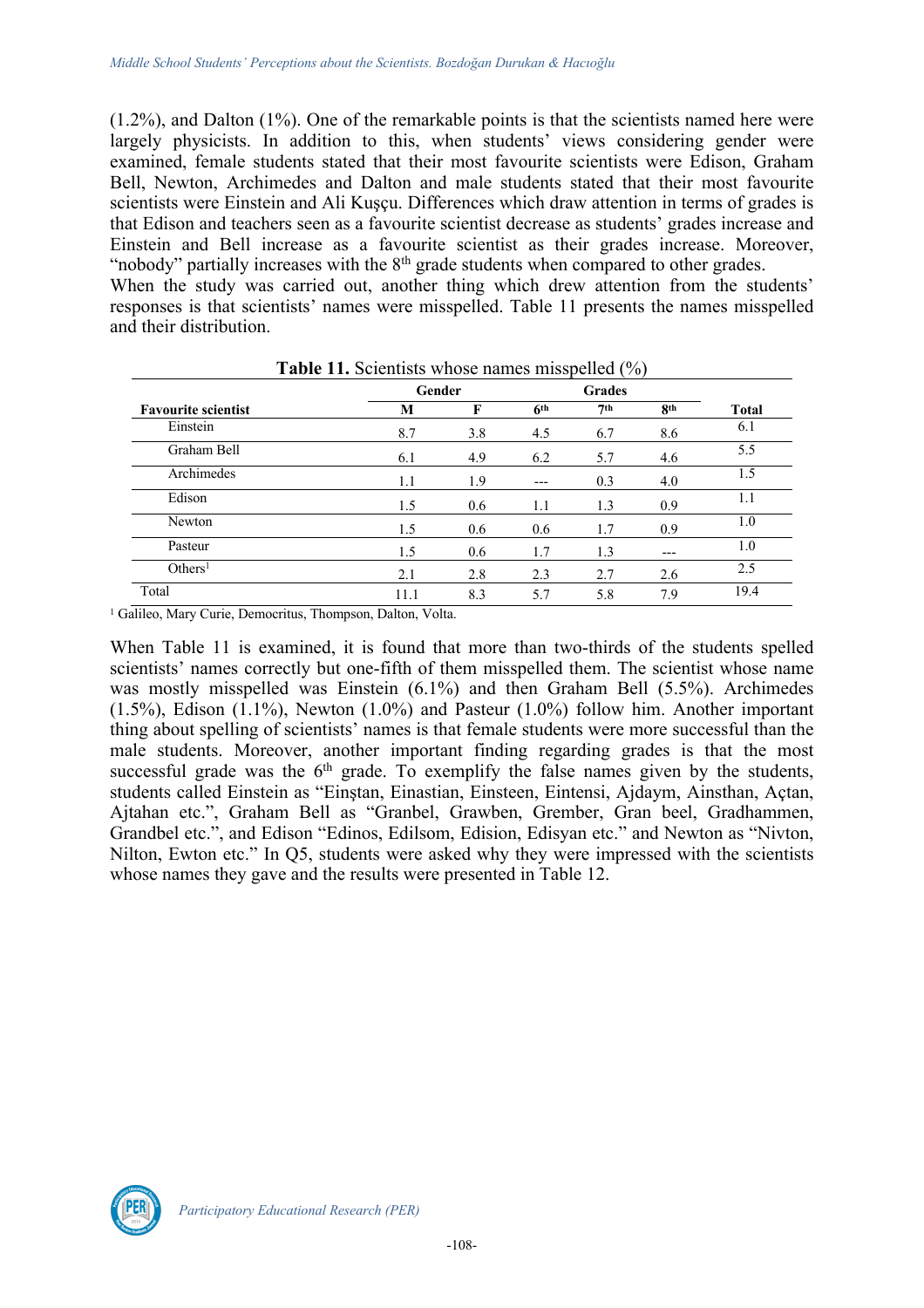| Reason for respecting the |                  | Gender       |                 | <b>Grades</b>    |      |                  |                                                                                                                                                                                                                                                                                                                                                                                                                    |  |  |
|---------------------------|------------------|--------------|-----------------|------------------|------|------------------|--------------------------------------------------------------------------------------------------------------------------------------------------------------------------------------------------------------------------------------------------------------------------------------------------------------------------------------------------------------------------------------------------------------------|--|--|
| scientist                 | M                | $\mathbf{F}$ | 6 <sup>th</sup> | 7 <sup>th</sup>  | 8th  | <b>Total</b>     | <b>Quotations</b>                                                                                                                                                                                                                                                                                                                                                                                                  |  |  |
| Achievements              | 54.1             | 58.0         | 58.8            | 62.2             | 48.6 | 56.2             | "If Graham Bell had not<br>invented that telephone; we<br>would not be talking to our<br>relatives away from us now. We<br>would not go there on time on<br>the condition that there is a<br>funeral or a very important<br>work. That's why I respect him a<br>$lot (8M251)$ ";<br>"Edison because he invented the<br>light bulb. He illuminated our<br>world. Thanks to him, we can do<br>our homework (7F101)", |  |  |
| For their life story      | 6.1              | 7.2          | 6.2             | 8.4              | 5.7  | 6.7              | "Einstein because I was very<br>much impressed with the fact<br>that he did not like school. The<br>fact that he did not like school<br>did not prevent him from being a<br>scientist $(8F396)$ "                                                                                                                                                                                                                  |  |  |
| Personal characteristics  |                  |              |                 |                  |      | 16.0             |                                                                                                                                                                                                                                                                                                                                                                                                                    |  |  |
| Cognitive aspects         | 17.0             | 12.9         | 14.8            | 12.4             | 17.4 | 14.8             | "Edison because he tried to                                                                                                                                                                                                                                                                                                                                                                                        |  |  |
| Intelligent               | 9.1              | 5.3          | 6.0             | 5.7              | 9.4  | $\overline{7.1}$ | invent the light bulb 1000 times<br>and he eventually succeeded.                                                                                                                                                                                                                                                                                                                                                   |  |  |
| Creative                  | 3.0              | 2.1          | 3.1             | 2.0              | 2.3  | 2.5              | That he was so determined                                                                                                                                                                                                                                                                                                                                                                                          |  |  |
| Resolute                  | 4.5              | 5.7          | 6.0             | 4.0              | 5.1  | 5.1              | attracted my attention (8F392)"                                                                                                                                                                                                                                                                                                                                                                                    |  |  |
| Humanistic                | 0.6              | 0.2          | $\overline{a}$  | $\overline{0.7}$ | 0.6  | 0.4              |                                                                                                                                                                                                                                                                                                                                                                                                                    |  |  |
| Physical aspects          | $\overline{1.1}$ | 1.3          | 0.3             | 1.7              | 1.7  | 1.2              | "Einstein because I saw him<br>sticking out his tongue in one of<br>his photos and I wanted to read<br>his book. I was curious about<br>$him (7F577)$ "                                                                                                                                                                                                                                                            |  |  |
| Others                    | 11.4             | 11.5         | 12.5            | 10.8             | 11.2 | 11.5             | "Edison because I frequently<br>encountered his name in the<br>books and the journals<br>$(6F747)$ ",<br>"Einstein because I mostly see<br>him in the course books<br>(8F295)'                                                                                                                                                                                                                                     |  |  |
| Nobody                    | 5.5              | 4.0          | 3.4             | 2.7              | 7.7  | 4.7              |                                                                                                                                                                                                                                                                                                                                                                                                                    |  |  |
| No response               | 5.1              | 4.9          | 3.7             | 2.7              | 8.3  | 5.0              |                                                                                                                                                                                                                                                                                                                                                                                                                    |  |  |

**Table 12.** Being impressed from the scientists  $(\%)$ 

Table 12 shows that the students' reasons for respecting the scientists were grouped under achievements of the scientists, the life story of the scientists and the personal characteristics of the scientists. It is found that nearly more than half of the students (56.2%) were impressed with the achievements of the scientists. Scientists' personal characteristics (14.8%) [cognitive aspects (14.8%) and physical aspects (1.2%)], and life stories (6.7%) respectively. Mainly 8th grade students and then nearly 10% of the students did not answer this question or they gave the response "nobody". Apart from these, there are some students who mentioned different reasons.

### *Q6. Being a Scientist*

In Q6, students were asked whether they wanted to be a scientist or not and the results were presented in Table 13. .

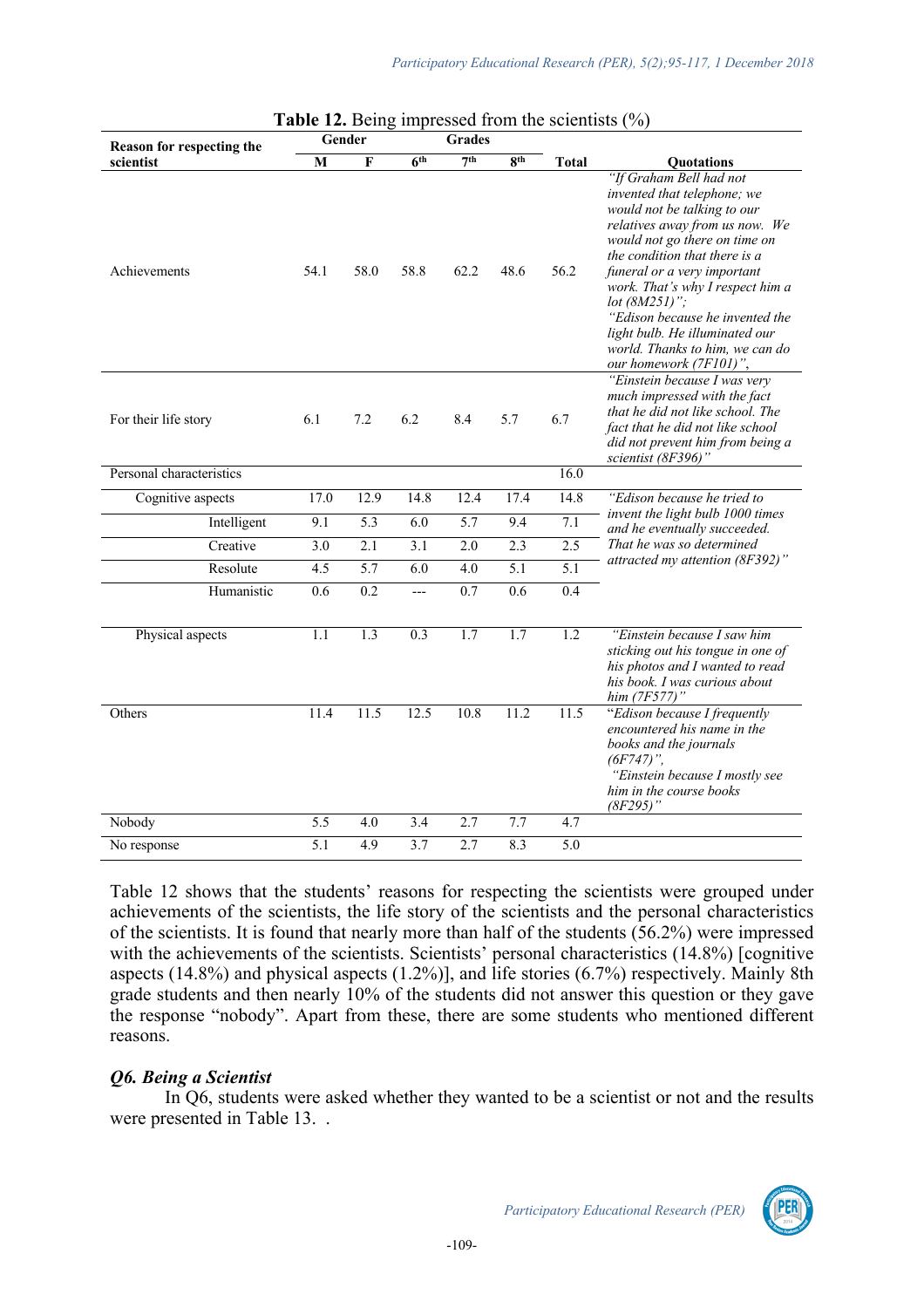| <b>Answers</b> |      | Gender          |      | <b>Total</b>                       |      |      |
|----------------|------|-----------------|------|------------------------------------|------|------|
|                |      | 6 <sup>th</sup> |      | 7 <sup>th</sup><br>8 <sup>th</sup> |      |      |
| Yes            | 68.9 | 69.0            | 74.4 | 70.9                               | 62.1 | 69.0 |
| No             | 15.3 | 17.6            | 13.1 | 18.1                               | 18.6 | 16.5 |
| No Response    | 15.7 | 13.4            | 12.5 | 110.9                              | 19.4 | 14.5 |

**Table 13.** Students who want to be a scientist or not (%).

When Table 13 is examined, it is revealed that generally more than two-thirds of the students wanted to be a scientist. Moreover, it is found that female students and the  $6<sup>th</sup>$  grade students wanted to be a scientist more than the male students and the other students in upper grades. The views of the students who want to be a scientist / who don't want to be a scientist were given in Table 14.

|              |                                                                                                                                                                                                         |              | Table 14. Reasons for wanting to be a scientist or not $(\%)$                                                                                                                                                                                                                                                                                                                                                                                                                                                                                                                                                                                                                                                                |
|--------------|---------------------------------------------------------------------------------------------------------------------------------------------------------------------------------------------------------|--------------|------------------------------------------------------------------------------------------------------------------------------------------------------------------------------------------------------------------------------------------------------------------------------------------------------------------------------------------------------------------------------------------------------------------------------------------------------------------------------------------------------------------------------------------------------------------------------------------------------------------------------------------------------------------------------------------------------------------------------|
|              | Reason                                                                                                                                                                                                  | <b>Total</b> | <b>Ouotations</b>                                                                                                                                                                                                                                                                                                                                                                                                                                                                                                                                                                                                                                                                                                            |
| YES          | To make inventions/discoveries<br>(In physics, medicine, education and etc fields)                                                                                                                      | 40.8         | "For example, I would like to invent a cooker which<br>turns itself off after the meal is cooked so that it does<br>not burn. So, our mothers don't have to check<br>whether the food is cooked or not all the time<br>$(7M674)$ ",<br>" I can make an iron which irons the clothes by<br>itself. So, my mother has more time for herself. For<br>example, while my mum is washing the dishes, the<br>iron can iron the clothes (6M636)";<br>" I can make a talking map for students. When I<br>tell it to show me the features of a place, it will show<br>me and begin to explain it to me (8M780)",<br>" I will design a medicine machine which makes<br>pills automatically for patients and the elderly<br>$(6F653)$ ". |
|              | To do research in different science branches<br>(Medicine /environment (7.4%), Physics<br>(4.4%), Computer/Electronics (2%), Biology<br>$(1.5\%)$ , Chemistry $(1\%)$ etc.)                             | 17.0         | "Yes, I will find medicine for the illnesses which do<br>not have a medication (6F887)"<br>"I would. I can carry out studies on space sciences<br>(7M566)                                                                                                                                                                                                                                                                                                                                                                                                                                                                                                                                                                    |
|              | To be famous                                                                                                                                                                                            | 2.9          | "Of course I would. My name will appear in the<br>textbooks, everyone will search my life. This is a great<br>thing $(8F274)$                                                                                                                                                                                                                                                                                                                                                                                                                                                                                                                                                                                                |
|              | Other(s)<br>(To be useful for the society, for education, and<br>for the development of the country)                                                                                                    | 8.6          | "Yes, I would like to prevent earthquake. Thousands<br>of people die due to an earthquake. Do not let people<br>die (8M1000)"<br>"Yes, because I want my country to be a better place<br>in the future and more developed (6F965)                                                                                                                                                                                                                                                                                                                                                                                                                                                                                            |
|              | Due to my personal preferences<br>(Because I am not interested (5%), because I<br>chose another profession, (3%), because I don't<br>want to work hard (1.5%) and etc)                                  | 8.6          | , "No, I don't want to be a scientist because I want to<br>be a nurse $(6F761)$ "<br>"No, because I'm not used to making innovations<br>and dreaming (7F799)",                                                                                                                                                                                                                                                                                                                                                                                                                                                                                                                                                               |
| $\mathsf{S}$ | Due to the scientists' features/missions<br>(Because of its responsibilities (2%), because<br>they invented bad things, (1.4%), because it is<br>boring $(1.2\%)$ etc.)                                 | 4.7          | "No, because it is a very difficult job. Because I like<br>fun, I can't devote my entire life just for an invention<br>$(8F712)$ "                                                                                                                                                                                                                                                                                                                                                                                                                                                                                                                                                                                           |
|              | Due to their personal characteristics<br>(Because I am not smart, (1.6%), because I get<br>bored easily $(0.6\%)$ , because I am not creative<br>$(0.4)$ , because I am not careful $(0.3\%)$ and etc.) | 3.0          | "Scientists are intelligent. I am not that clever. If I<br>were a scientist, I wouldn't do anything $(6M7)$ ",                                                                                                                                                                                                                                                                                                                                                                                                                                                                                                                                                                                                               |
|              | No response                                                                                                                                                                                             | 15.0         |                                                                                                                                                                                                                                                                                                                                                                                                                                                                                                                                                                                                                                                                                                                              |

When Table 14 is examined, it is revealed that the reasons for wanting to be a scientist were listed: 40.8% of the students wanted to make inventions/discoveries, 17% of them wanted to do research in different science branches, and 3% of them wanted to become famous. Nearly half of the students who wanted to be a scientist stated that they wanted to make different

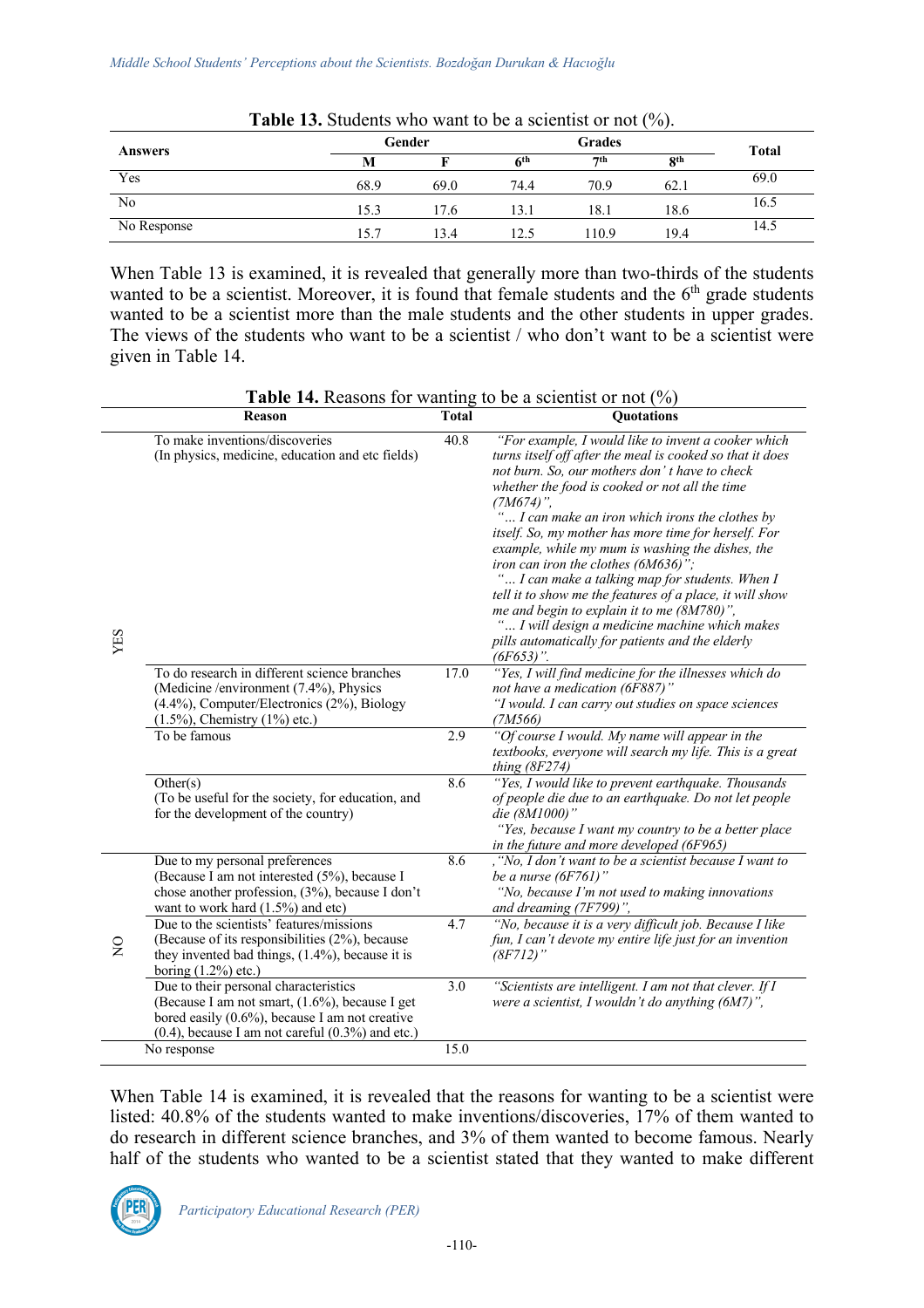inventions. When the students' responses who want to be a scientist to do research in different science branches are examined, it shows distribution in these fields: Medicine/Environment (7.4%), Physics/Astronomy (4.4%), Computer/Electronics (2%), Biology (1.5%), Chemistry (1%) and etc. In addition to these, there are students who want to be a scientist to be famous. 8.6% of the students stated that they wanted to become a scientist for being useful for the society, education and the development of their country. 15% of the students did not answer this question. However, it is found that 16.3% of the students did not want to be a scientist due to several reasons (such as individual preferences/ features, scientists' features and duties).

#### **Discussions, Conclusions and Recommendations**

This study aimed at in-depth examination of middle school students' images of scientists. Because it was found out the previous studies which conducted in different education levels and in different countries that the participant's images of the scientists revealed similar results to the findings of the pioneering studies carried out by Mead and Metraux (1957) and Chambers (1983), a belief that there were stereotypic images of the scientist were prevalent (Akcay, 2011; Buldu, 2006; Buluş-Kırıkkaya, et al. 2011; Camcı-Erdoğan, 2013a, 2013b; Fralick, et al, 2009; Fung, 2002; Huber, & Burton, 1995; Kaya et. al. 2008; Kibar-Kavak, 2008; Korkmaz, & Kavak, 2010; Medina-Jerez, et al, 2011; Monhardt, 2003; Nuhoğlu & Afacan, 2011; Song, & Kim, 1999; Öcal, 2007; She, 1995; Türkmen, 2008; Ünver, 2010; Yontar-Toğrol, 2013). Thus, the studies (Bowtell, 1996; Barman, 1999; Koren & Bar, 2009; Monhardt, 2003; Song & Kim, 1999; Ünver, 2010) which tried to determine participants' images of the scientist revealed that the participants' images of the scientist were stereotypical. It was observed that the participants' stereotypic images of the scientist have existed without changing for years (Chambers, 1983; Losh, Wilke & Pop, 2008; Song & Kim, 1999; Silver & Rushton, 2008). Similarly, when they were compared regarding differences like gender and grades, it was found that  $6<sup>th</sup>$ ,  $7<sup>th</sup>$  and  $8<sup>th</sup>$  grade pupils had similar perceptions and even there was a decrease in their images of the scientist' scores. It was revealed in literature that pupil's images of the scientist did not change throughout their education (Huber & Burton, 1995; Hatzinikita, 2007; Kaya et al, 2008, Türkmen, 2008).

The findings revealed that regarding mental images of the scientist, scientist had positive features such as intelligent, accurate, industrious and imaginative but they had also negative images like boring, religious and artistic in students' minds. There are positive (Akinoglu, Tatik & Baykin, 2015; Song & Kim, 1999) and negative (McDuffie, 2001; Rubin, Bar & Cohen, 2003; Parsons, 1997) students' images/perceptions of the scientist existing in literature.

Among the mental images of the scientist' features, it was found that students generally thought that scientists were not religious. When students' reasons were examined (Table 5), it was revealed that although students stated that the relation between science and religion were independent of each other, their opinion "they are not very religious" displayed their uncertainty. In addition to this, the Muslim students' opinions like being not Muslim and not believing in God display that they have significant gap in knowledge about religion and science. It is considered that students' such ideas were generated via informal ways. Pedagogues and philosophers should conduct studies collaboratively about the emergence and production processes of science, philosophy, art, and religion as disciplines, so the studies which will compose teachers' theoretical substructure are required to prevent such beliefs, to understand the nature of science, and to distinguish science-pseudo science (Turgut, 2009).

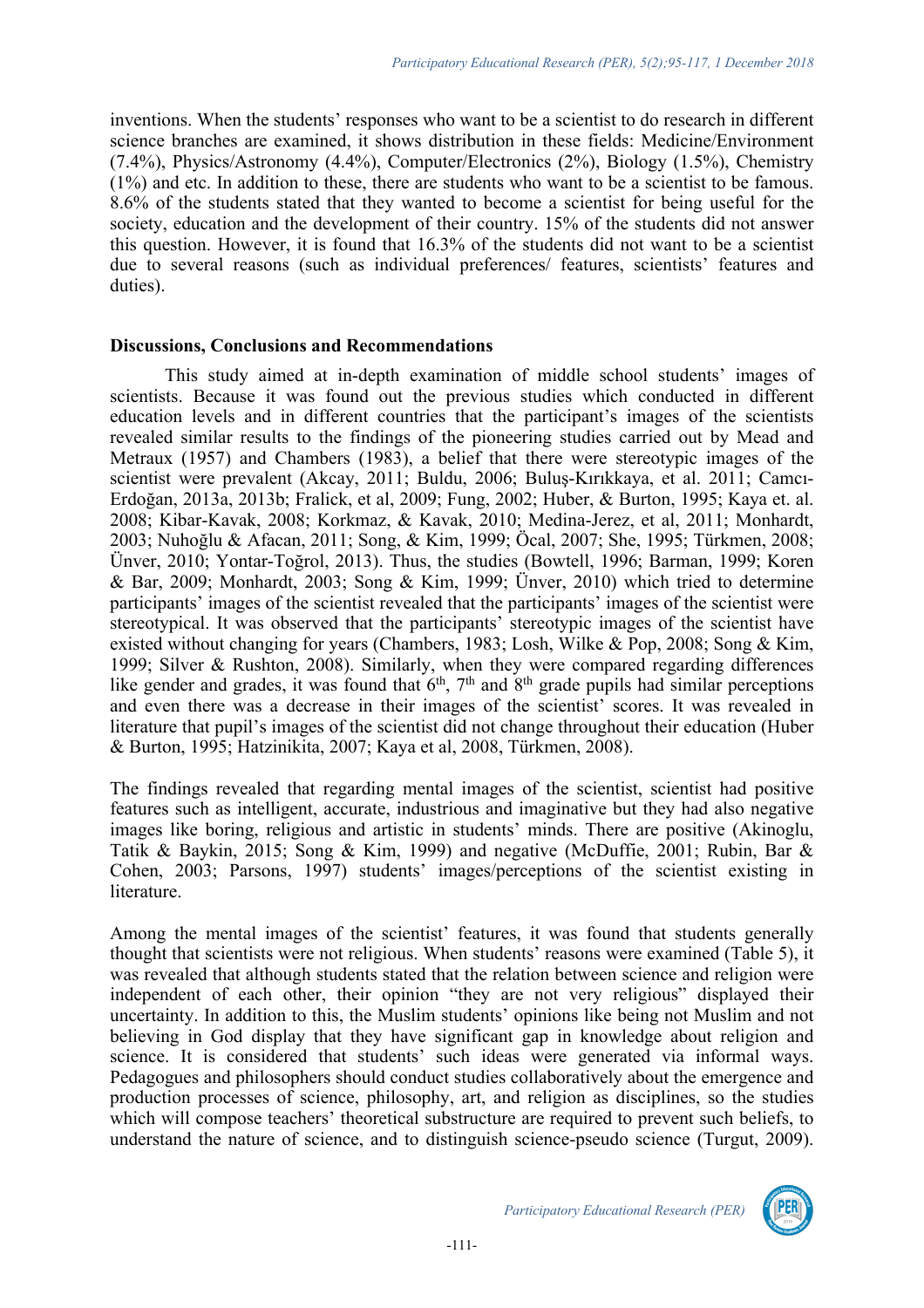Thus, it is thought that students' misconceptions or wrong beliefs towards scientist can be eliminated.

It is observed that students had positive views when they evaluated themselves considering mental images of the scientist. These views show parallelism with their opinions of the scientist. So, the correlation coefficient between these two features reveals quite a high and positive relation. It can be concluded with this situation that while describing students' images of the scientist which were affected with their attitudes and perceptions, they created an image thinking themselves as a scientist. In contrast, the findings reveal that 69% of the students stated that they wanted to be a scientist (in Table 13), however, only 1.3% of them thought themselves as a scientist (in Table 9). The students who participated in the study stated that the main reason why they were so willing to become a scientist was to make inventions and discoveries in different fields.

Regarding the physical features of the scientist, students generally described a scientist as man in his 30s with strange hair style and an ordinary look, wearing glasses, beard/moustache, and a lab coat. Students' images of the scientist in this study showed the similarities with the images of the scientist revealed in the studies carried out in different ages, cultures and societies in the world (Ağgül-Yalçın, 2012; Barman, 1999; Buluş-Kırıkkaya, et al, 2011; Chambers 1983; Finson, 2002; Finson, Pedersen, & Thomas, 2006; Finson, Beaver & Cramond, 1995; Fung, 2002; Huber & Burton 1995; Kaya, et al, 2008; Korkmaz & Kavak, 2010; Moseley & Norris, 1999; Özsoy & Ahi, 2014; Rosenthal, 1993; Schibeci & Sorensen, 1983; Song & Kim, 1999; Symington & Spurling, 1990; Türkmen, 2008; Ünver, 2010). Few students in this study mentioned that scientists were bald. On the other hand, this ratio is quite high in literature. Students generally drew male scientist (Buluş-Kırıkkaya, et al, 2011; Erkorkmaz, 2009; Öcal, 2007; Song & Kim, 1999; Şen-Gümüş, 2009; Ünver, 2010). This case may result from our native language (Turkish). In the Turkish language the word "scientist" means "science man". Thus, it may explain the stereotypical image of male scientist in the drawings of Turkish students. For this reason, in Turkey, teachers should try to use the term of "science person" instead of "scientist" while teaching science (Akcay, 2011). Another example to this condition can be explained with the statement of a student in the study carried out by Ünver (2010): "I cannot be a scientist because I am not a man, I am a girl". While some studies reveal that no male students drew female scientists (Buldu, 2006; Gunsolin, 2001), it is found in this study that very few male students drew female scientists. This result shows that misperception about the scientist's gender have been encountered in the studies carried out in the other countries (Barman, 1999; Farland-Smith, 2009). Among the suggestions which can be made regarding this result, what comes frequently in mind is that students can spend time in science camps and they can change their images of the scientist. Thus, Leblebicioglu, Metin, Yardimci and Cetin, (2011) demonstrated that joining a science camp can affect students' images of the scientist by introducing scientists with their personal life and humane character (affective) in addition to their scientific skills and scientific studies (cognitive). Crowther, Norman and Lederman, (2005) suggested that teachers should design and develop learning environments with activities and projects for their students so that they can understand and comprehend science and nature of science. These situations show that "stereotypical images" of the scientist can be got rid of students' mind with correct steps in the right direction.

Another important finding in parallel with the studies in literature (Buldu, 2006; Camcı-Erdoğan, 2013b) is that female students generally drew female scientist. Such expressions about a scientist like "a person who knows everything", or "lots of things", "a man who invents or discovers things" were encountered in the study and gender roles were also mentioned in these expressions. As stated by Korkmaz and Kavak (2010), the students must

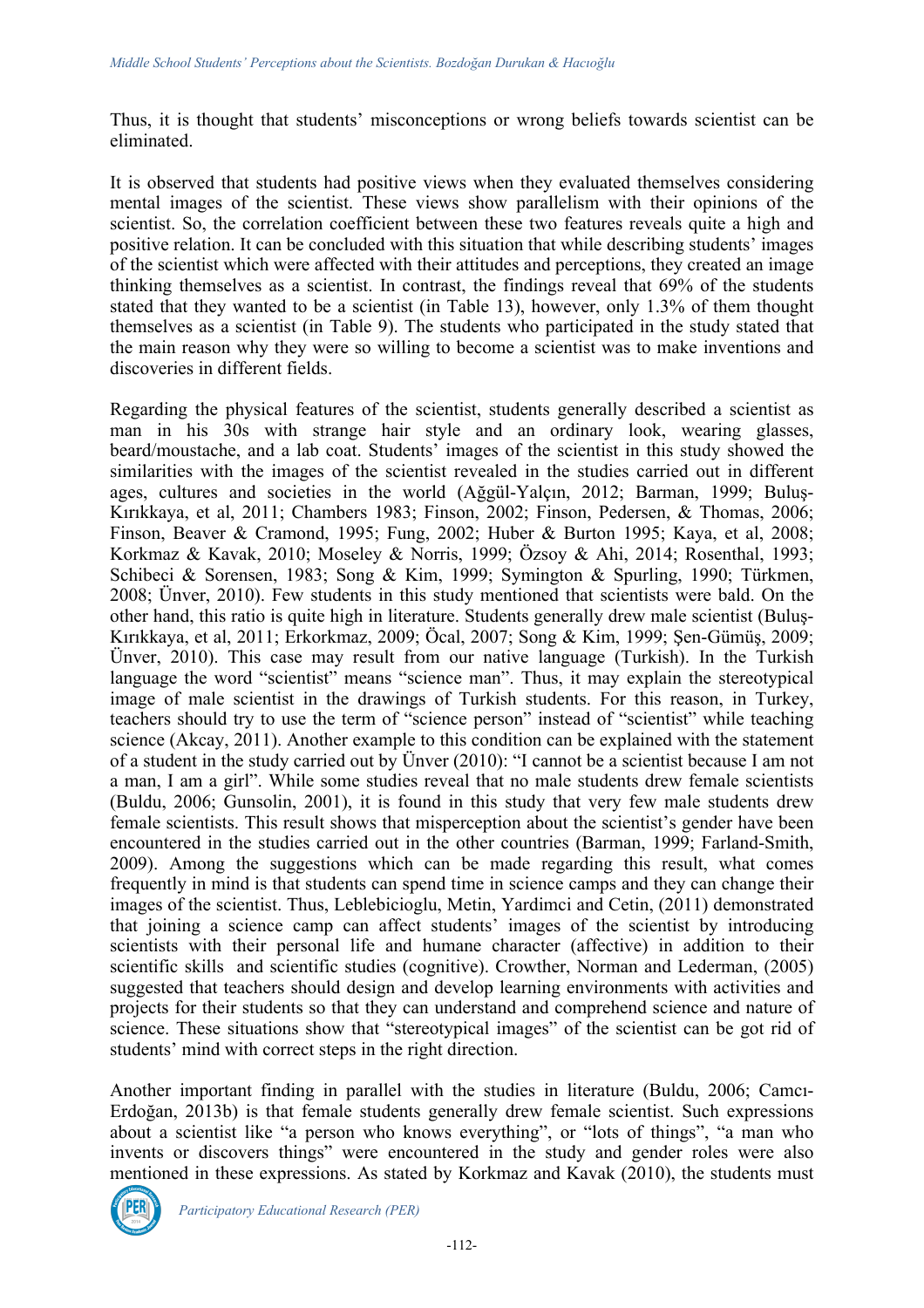be introduced to the idea that carrying out scientific study does not depend on a specific age, gender and physical features and everyone can conduct a study on any scientific topic.

With regard to activity of the scientist, students stated that scientists were interested in invention, research and experiment. Similarly, in the study conducted by Song and Kim (1999) "research", "experiment" and "invention" were in the top three list. In addition to this, in the studies conducted by Güler and Akman (2006), students stated that scientists worked hard, went to work and earned money.

Students generally determined that the place of the scientist was laboratory. As in this study, few primary students drew scientists in nature or space (Özsoy & Ahi, 2014). Students revealed with these drawings that scientific studies could only be conducted indoors like a laboratory. But, in order to emphasize that scientists can work not only in laboratory but also in everywhere, various class and outdoor activities such as trips, observations, investigations and researches should be carried out (Korkmaz & Kavak, 2010). The main reason might be that scientists were shown in the textbooks and mass media while they are working in a laboratory with their "experiment tubes, chemicals, and laboratory equipment and tools" (Ağgül-Yalçın, 2012; Buldu, 2006; Buluş-Kırıkkaya, et al, 2011; Camcı-Erdoğan, 2013a, 2013b; Güler & Akman, 2006; Korkmaz & Kavak, 2010; Ortoli & Witkowski, 2006; Özsoy & Ahi, 2014; Schibeci, 1986; Song & Kim, 1999; Türkmen, 2008; Yontar-Toğrol, 2000).

Background features of the pictures generally present symbols of research and knowledge. These explanations are similar to the studies in literature (Buldu, 2006; Chambers, 1983; Finson, et al, 1995; Leblebicioglu, et al, 2011; Newton & Newton, 1992; Özsoy & Ahi, 2014; Türkmen, 2008).

For the source of the images of the scientist, students generally listed scientists' life stories, the Internet, course books, science journals, and films. Particularly male students stated that they got information from their life stories, the Internet, and animated films and female students mentioned that they got information from life stories, the Internet, course books, science journals, teachers and museums. According to Jones et al (2000) students' views of the scientist mostly depend on the messages received from out of school settings. That's why it is frequently emphasized in educational reports (NAE & NRC, 2009; NGSS, 2013) that learning environments should be designed considering scientific process so that correct images of the scientists can be created within students and prospective scientists can be raised. Therefore, although these myths constantly create curiosity within students, they cannot change the fact that the limited image of the scientist in their perceptions must change.

Students stated that there were not any scientists around them (Camcı-Erdoğan, 2013a; Buluş-Kırıkkaya, et al, 2011; Song & Kim, 1999). Ünver (2010) stated that most of the university students in their last years mentioned that although they were at university, they did not meet any scientists. The students who participated in this study listed their favourite scientists as Edison, Einstein and Graham Bell. Similarly, Edison and Einstein take place on the top in literature (Ağgül-Yalçın, 2012; Buluş-Kırıkkaya, et al, 2011; Korkmaz & Kavak, 2010; Song & Kim, 1999; Türkmen, 2008). Karaçam, et al, (2015) in their study determined that the names of the scientists occurred least in the 5<sup>th</sup> grade science course books and most in the 8<sup>th</sup> grade science course books. In addition to this, although some of the scientists' names did not exist in the course books, it is interesting that they were expressed by the students. However, it is found that although students did not mention that many scientists included in the course books, they frequently mentioned Einstein and Newton. This result supports the finding by Jones et al. (2000) who stated that ideas of the scientist were obtained from sources out of school settings. Moreover, it can be considered that students gave examples from the

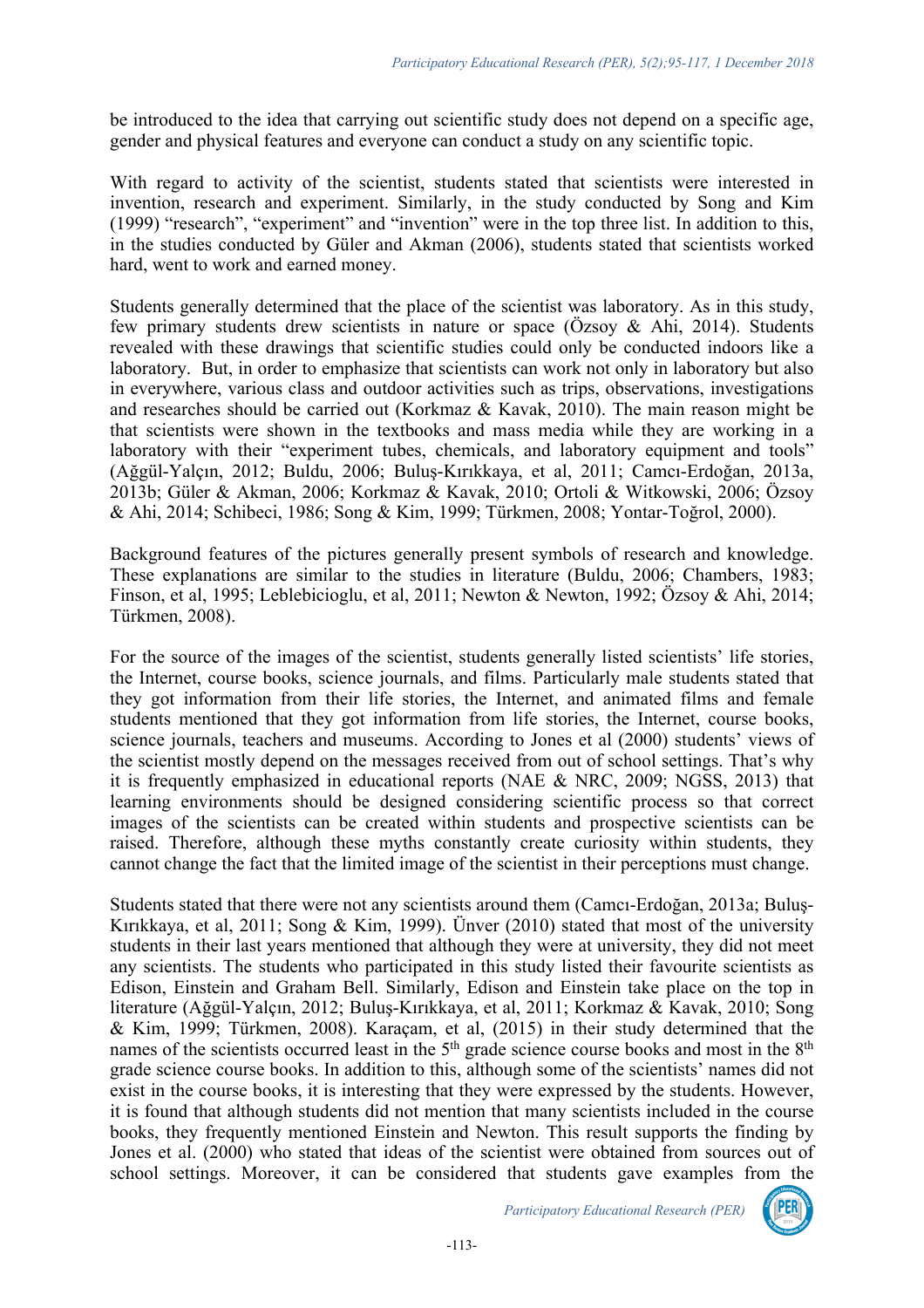scientists who had myths (Ortoli & Witcowski, 2006): To exemplify, while Euclid and Pythagoras who explained the buoyancy of water were not known a lot by the people, Archimedes was recognized more. It is stated that the reason for this condition may have resulted from the "Eureka" myth or story which was not explained clearly or fully. Moreover, another example for this situation is that Newton's apple which was responsible for the discovery of gravity was known more than the gravity.

Some students stated people like teacher as their favourite scientist in the study. Some studies in the literature revealed that scientists worked as a doctor, professor, and teacher (Güler & Akman, 2006; Newton & Newton; 1992). In addition, there is an important point that female scientists like Marie Curie were not specified. The studies in the literature reveal that especially female students considered female scientists like Marie Curie as their favourite scientist (Camcı-Erdoğan, 2013b; Korkmaz & Kavak, 2010; Song & Kim, 1999). Moreover, it was found that while students mentioned their favourite scientists, they misspelled their names. Einstein and Graham Bell are among the scientists whose names were misspelled. It is considered that students misspelled them because they were foreign names and they were not suitable to the Turkish language structure.

Students generally stated that they were impressed with the achievements of the scientists. It was found by the studies in literature that participants respected scientists due to their achievements and contribution they made to humanity (Ağgül-Yalçın, 2012; Camcı-Erdoğan, 2013a; Song & Kim, 1999). In addition to that Akinoglu, Tatik and Baykin (2015) found that pre-service teachers described scientists as individuals who are knowledgeable, creative, cultured, curious, and making contributions to society. It was found in the study that students were impressed with the different features of different scientists. It was determined that students especially were impressed with Edison's life story and determination, Einstein's life story and physical appearance, Graham Bell's achievements and intelligence and Newton's achievements. In addition to that, students respected scientists' cognitive aspects as well as their intelligence as suggested by Korkmaz and Kavak (2010) in their study. When the responses to this question were examined, some misconceptions occurred. The most common misconception expressed by the students is that Edison invented electricity in place of light bulb. In addition to this, considering some students' views, they stated that everything would fly on condition that Newton had not discovered the law of gravity.

The studies which were conducted on students' images of the scientist reveal that their perceptions and cognitive images towards scientists have an important effect on their attitudes towards science and their career choices in the future (Finson, 2002; Kahle, 1989; Schibeci, 1986). Thus, it is emphasised that science course books should be designed with such a content that it will make contributions to students' images of science and the scientist (She, 1995) and scientists' positive features like curious, hardworking, and determined should be introduced so students can have a positive image (Ağgül-Yalçın, 2012; Türkmen, 2008). Moreover, studies and life stories of scientists from different disciplines must be given more coverage in media, on the Internet, and in the course books so students can create a positive image (Ağgül - Yalçın, 2012; Finson, 2002; Korkmaz & Kavak, 2010). Within this framework, it is thought that the number of scientists, from different cultures and disciplines, and had a life story should be increased in the course books.

### **References**

Ağgül-Yalçın, F. (2012). Investigation of prospective teachers' image of scientist with respect to some variables. *Elementary Education Online, 11*(3), 611-628.



*Participatory Educational Research (PER)*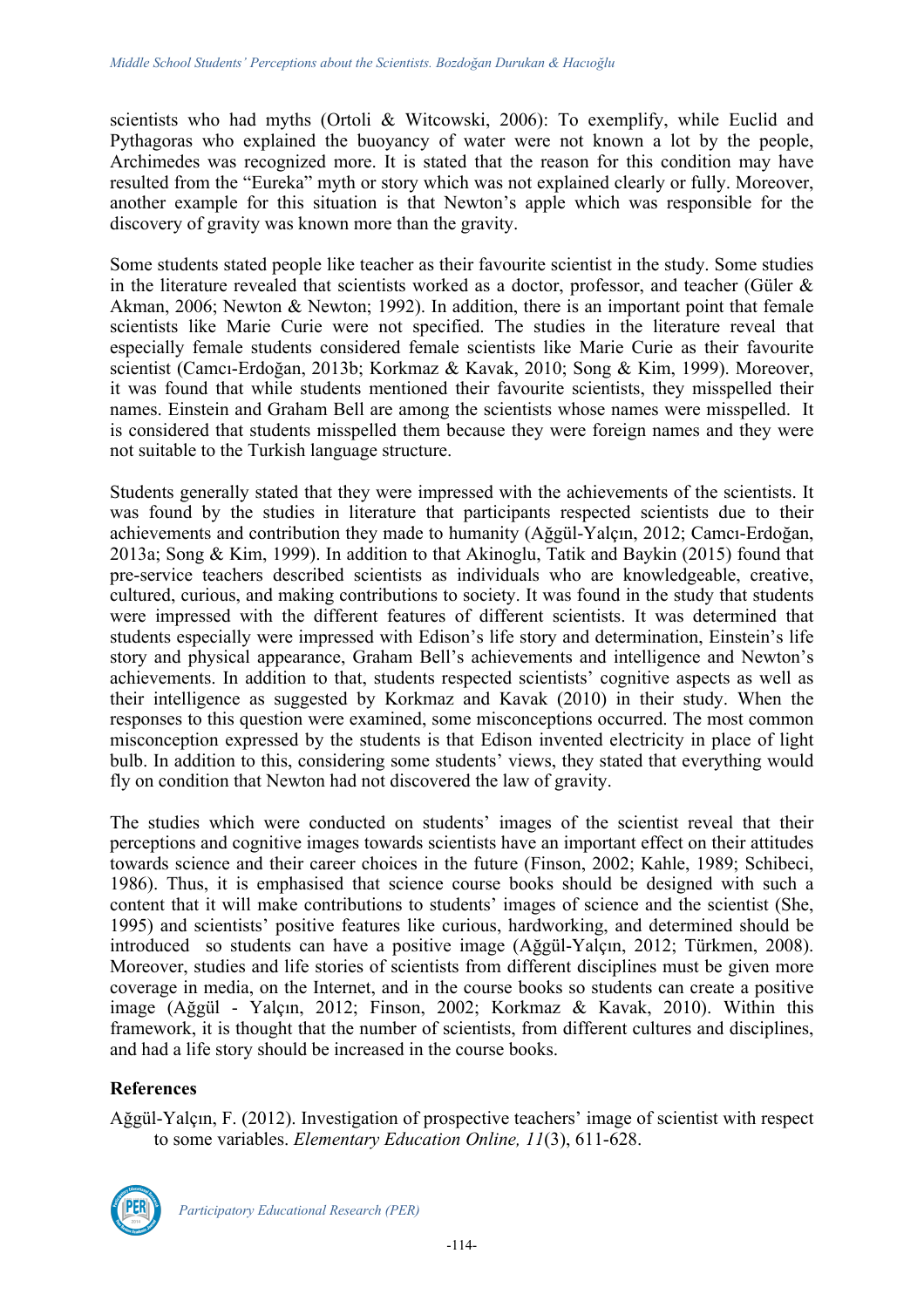- Akcay, B. (2011). Turkish elementary and secondary students' views about science and scientist. *Asia-Pacific Forum on Science Learning and Teaching*, *12*(1), 1-11.
- Akinoglu, O., Tatik, R.S., & Baykin, Y. (2015). Pre-service teachers' metaphorical perceptions towards the concept of scientist. *Anthropologist, 19*(3), 577-584.
- Barman, C.R. (1999). Completing the study: High school students' views of scientists and science. *Science and Children, 36*(7), 16-21.
- Bowtell, E. (1996). Educational stereotyping: Children's perceptions of scientists: 1990's style. *Investigating: Australian Primary and Junior Science Journal, 12* (1), 104- 108.
- Buldu, M. (2006). Young children's perceptions of scientists: a preliminary study. *Educational Research, 48*(1), 121-132.
- Buluş-Kırıkkaya, E., Bozkurt E., & İşeri, Ş. (2011). TÜBİTAK destekli ilköğretim öğrencileri Bilim Yaz Okulu'nun öğrencileirn bilim insanı imgelerine etkisi. *Mediterranean Journal of Educational Research, 5*(9), 61-75.
- Camcı-Erdoğan, S. (2013a). Gifted and talented students' images of scientists. *Turkish Journal of Giftedness and Education, 3*(1), 13-37.
- Camcı-Erdoğan, S. (2013b). Üstün zekâlı kızların bilime yönelik tutumları ve bilim insanı imajları. *HAYEF: Journal of Education, 10*(1), 125-142.
- Chambers, D.W. (1983). Stereotypic images of the scientist: The draw  $-$  a  $-$  scientist test. *Science Education, 67*(2), 255-265.
- Cohen, L., Manion, L., & Morrison, K. (2000). *Research in education*. London: Routledge Falmer.
- Crowther, D.T., Norman, G.L., & Lederman, J.S. (2005). Understanding the true meaning of nature of science. *Science and Children, 43*(2), 50-52.
- Erkorkmaz, Z. (2009). *İlköğretim 1. kademe öğrencilerinin bilim insanına ilişkin görüşlerinin belirlenmesi [Determining the opinions of the first level elementary students about the scientist]*. (Unpublished master thesis). Süleyman Demirel University, Isparta, Turkey.
- Farland-Smith, D. (2009). How does culture shape students' perceptions of scientists? Crossnational comparative study of American and Chinese elementary students. *Journal of Elementary Science Education, 21*(4), 23-42.
- Finson, K.D., Beaver, J. B., & Cramond, B.L. (1995). Development and field test of a checklist for the Draw-a-Scientist Test. *School Science and Mathematics, 95*(4), 195- 205.
- Finson, K.D. (2002). Drawing a scientist: What we do and do not know after fifty years of drawings. *School Science and Mathematics, 102*(7), 335-345.
- Finson, K.D., Pedersen, J., & Thomas, J. (2006). Comparing science teaching styles to students' perceptions of scientists. *School Science and Mathematics, 106*(1), 8-15.
- Fralick, B., Kearn, J., Thompson, S., & Lyons, J. (2009). How middle schoolers draw engineers and scientists. *Journal of Science Education & Technology, 18*(1), 60-73.
- Fung, Y.Y.H. (2002). A comparative study of primary and secondary school students' images of scientists. *Research in Science & Technological Education, 20*(2), 199–213.
- Gonsoulin, W.B. (2001). *How do middle school students depict science and scientist*. (Doctoral Thesis). Mississippi State University, USA.
- Gormally, C., Brickman, P., Hallar, B., & Armstrong, N. (2009). Effects of inquiry-based learning on students' science literacy skills and confidence. *International Journal for the Scholarship of Teaching and Learning, 3* (2), Article16. Retrieved from http://digitalcommons.georgiasouthern.edu/cgi/viewcontent.cgi?article=1182&context= ij-sotl
- Güler, T. & Akman, B. (2006). 6 yaş çocuklarının bilim ve bilim insanı hakkındaki görüşleri [6 Years old childrens' views on science and scientists]. *Hacettepe University Journal of Education, 31*, 55-66.

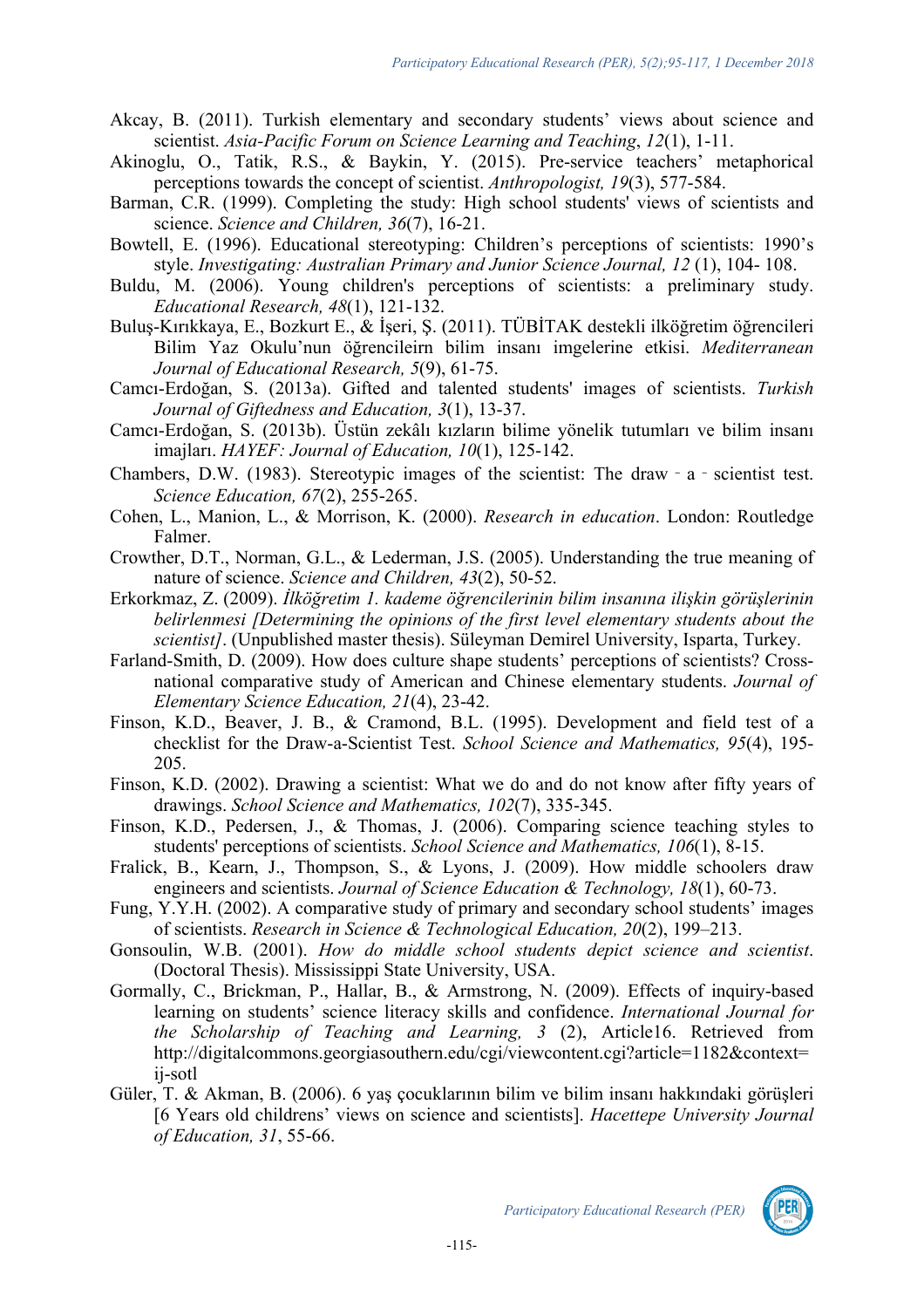- Hatzinikita, V. (2007). Images of the scientist held by educator in Greece. *The International Journal of Learning, 14*(7), 145-154.
- Huber, R.A. & Burton, G.M. (1995). What do students think scientists look like? *School Science and Mathematics, 95*(7), 371-376.
- Jones, M. G., Howe, A., & Rua, M. J. (2000). Gender differences in students' experiences, interests, and attitudes toward science and scientists. *Science Education, 84*(2), 180-192.
- Kahle, J. B. (1989). Images of scientists: Gender issues in science classrooms. *The Key Centre for School Science and Mathematics, 4*, 1-9.
- Karaçam, S., Aydın, F., & Digilli, A. (2014). Fen ders kitaplarında sunulan bilim insanlarının basmakalıp bilim insani imaji açısından değerlendirilmesi [Evaluation of scientists represented in science textbooks in terms of stereotype scientist image]. *Ondokuz Mayis University Journal of Education Faculty, 33*(2), 606-627.
- Kaya, O.N., Doğan, A. & Öcal, E. (2008). Turkish elementary school students' images of scientists. *Eurasian Journal of Educational Research, 32*, 83-100.
- Kibar-Kavak, G. (2008). *Öğrencilerin bilime ve bilim insanına yönelik tutumlarını ve imajlarını etkileyen faktörler [Factors affecting the attitudes and perception of the students towards science and scientists]*. (Unpublished master thesis). Selçuk University, Konya, Turkey.
- Koren, P. & Bar, V. (2009). Science and It's Images Promise and threat: from classic literature to contemporary students' images of science and "The Scientist". *Interchange, 40*(2), 141–163.
- Korkmaz, H. & Kavak, G. (2010). Primary school students' images of science and scientists. *Elementary Education Online, 9*(3), 1055-1079.
- Leblebicioglu, G., Metin, D., Yardimci, E., & Cetin, P. S. (2011). The effect of informal and formal interaction between scientists and children at a science camp on their images of scientists. *Science Education International, 22*(3), 158-174.
- Losh, S. C.,Wilke, R. & Pop, M. (2008). Some methodological issues with "Draw a Scientist Tests" among young children. *International Journal of Science Education, 30*(6), 773- 792.
- McDuffie, T.E.J. (2001). "Scientists-Geeks and Nerds?" dispelling teachers' stereotypes of scientists. *Science and Children, 38*(8),16-19.
- MNE (Ministery of National Education) [Milli Eğitim Bakanlığı], (2013). Fen bilimleri dersi programı, 3.-8. sınıflar [Science course curriculum, 3-8 classes]. Retrieved from http://ttkb.meb.gov.tr/www/guncellenen-ogretim-programlari/icerik/151.
- Medina-Jerez, W., Middleton, K.V., & Orihuela-Rabaza, W. (2011). Using the DAST-C to explore Colombian and Bolivian students' images of scientists. *International Journal of Science and Mathematics Education, 9*(3), 657-690.
- Monhardt, R.M. (2003). The image of the scientist through the eyes of Navajo children. *Journal of American Indian Education, 42*(3), 25-39.
- Moseley, C. & Norris, D. (1999). Pre-service teachers' views of scientists. *Science and Children, 37*(1), 50-53.
- NAE [National Academy of Engineering] & NRC [National Research Council]. (2009). Engineering in K-12 education understanding the status and improving the prospects. Edt. Katehi, L., Pearson, G. & Feder, M. Washington, DC: National Academies Press.
- Newton, D.P. & Newton, L.D. (1992). Young children's perceptions of science and the scientist. *International Journal of Science Education, 14*(3), 331-348.
- NGSS [New Generation Science Standards] (2013). Retrieved from http://www.nextgenscience.org
- Nuhoğlu, H. & Afacan, Ö. (2011). İlköğretim öğrencilerinin bilim insanına yönelik düşüncelerinin değerlendirilmesi [Evaluation of the primary school students' view about scientists]. *Ahi Evran Üniversitesi Kırşehir Eğitim Fakültesi Dergisi, 12*(3). 279-298.



*Participatory Educational Research (PER)*